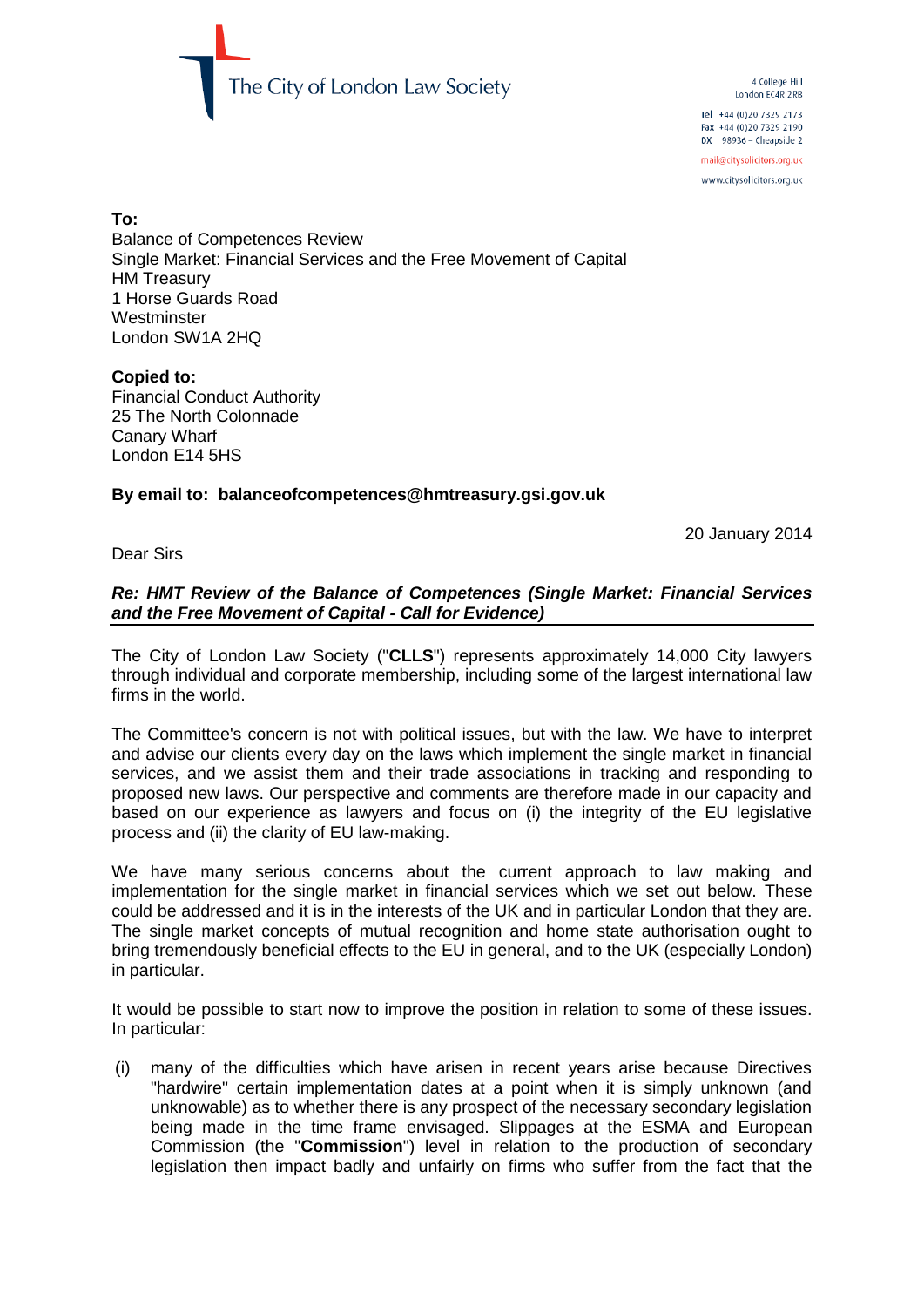implementation date is fixed even though the legislation has barely been made. Directives and Regulations should be drafted so that there is a simple process for changing such dates. Where secondary legislation is not made in the expected or required timetable there should be an automatic deferral of the implementation date by the same amount of time to preserve the timeline originally envisaged. There is nothing in the current legislative structures which imposes the same timing discipline on the law makers as is imposed on those who have to comply with the laws;

- (ii) the Commission should publicise its compliance with the Better Regulation principles set out in the [Inter-institutional agreement on better law-making \(2003/C 321/01\)](http://eur-lex.europa.eu/LexUriServ/LexUriServ.do?uri=CELEX:32003Q1231(01):EN:NOT) (the "**Better Regulation Principles**"); and
- (iii) HMT, the FCA and the PRA should do more to assist firms by providing their interpretation of EU rules, as they do in respect of UK legislation. This need not be a binding view, but some guidance as to their approach to interpreting EU legislation would help firms in determining how to comply and would be important for enforcement purposes. Everyone knows that the law can only be definitively interpreted by the courts, but in the meantime firms and their advisers have to interpret it, and knowing how their own regulator will apply the laws pending any such clarification is very important. There are some areas in which the FCA has stated that it disagrees with views expressed by the Commission on the interpretation of EU legislation (e.g. in relation to passporting under the AIFMD). It has been helpful for firms to know the FCA view and the Committee would encourage it to publicise its views on interpretation issues more often.

#### *1. How have EU rules on financial services affected you or your organisation? Are they proportionate in their focus and application? Do they respect the principle of subsidiarity? Do they go too far or not far enough?*

- 1.1 Whilst the EU rules on financial services have not (in general) had a direct impact on the organisations or individuals represented by the Committee, the impact on the individuals and organisations whom our members and their organisations advise has been wide-ranging and significant.
- <span id="page-1-0"></span>1.2 Overall, we consider that in seeking to respond promptly to the recommendations of the G20, the European legislators have to some extent had to compromise on the Better Regulation Principles, and that the quality of the legislation has accordingly suffered, such that much of the recent European legislative initiatives is far from clear, simple and effective.
- 1.3 In particular, we consider that the pre-legislative consultation process and the quality of impact assessments have suffered:
- 1.3.1 pre-legislative consultation this has been most acute in relation to secondary legislation – e.g. the 3-week [consultation](http://www.esma.europa.eu/system/files/2012-98.pdf) on possible Delegated Acts under [Regulation \(EU\) No 236/2012 on Short Selling and certain aspects of credit default](http://isda.informz.net/z/cjUucD9taT0yODg3NTY4JnA9MSZ1PTc1NjY0NDI1OSZsaT0xNTc2NTU0NQ/index.html)  [swaps](http://isda.informz.net/z/cjUucD9taT0yODg3NTY4JnA9MSZ1PTc1NjY0NDI1OSZsaT0xNTc2NTU0NQ/index.html) (the "**Short Selling Regulation**" or "**SSR**"), and EMIR - but has also been true of primary legislation, particularly in respect of late-stage amendment; and
- 1.3.2 impact analyses it appears to us that the impact assessments produced by the Commission display a paucity of empirical evidence on the impacts of individual initiatives.
- 1.4 Furthermore, there has been little or no attempt to assess the cumulative impact of the full range of European legislative initiatives on the entities that are subject to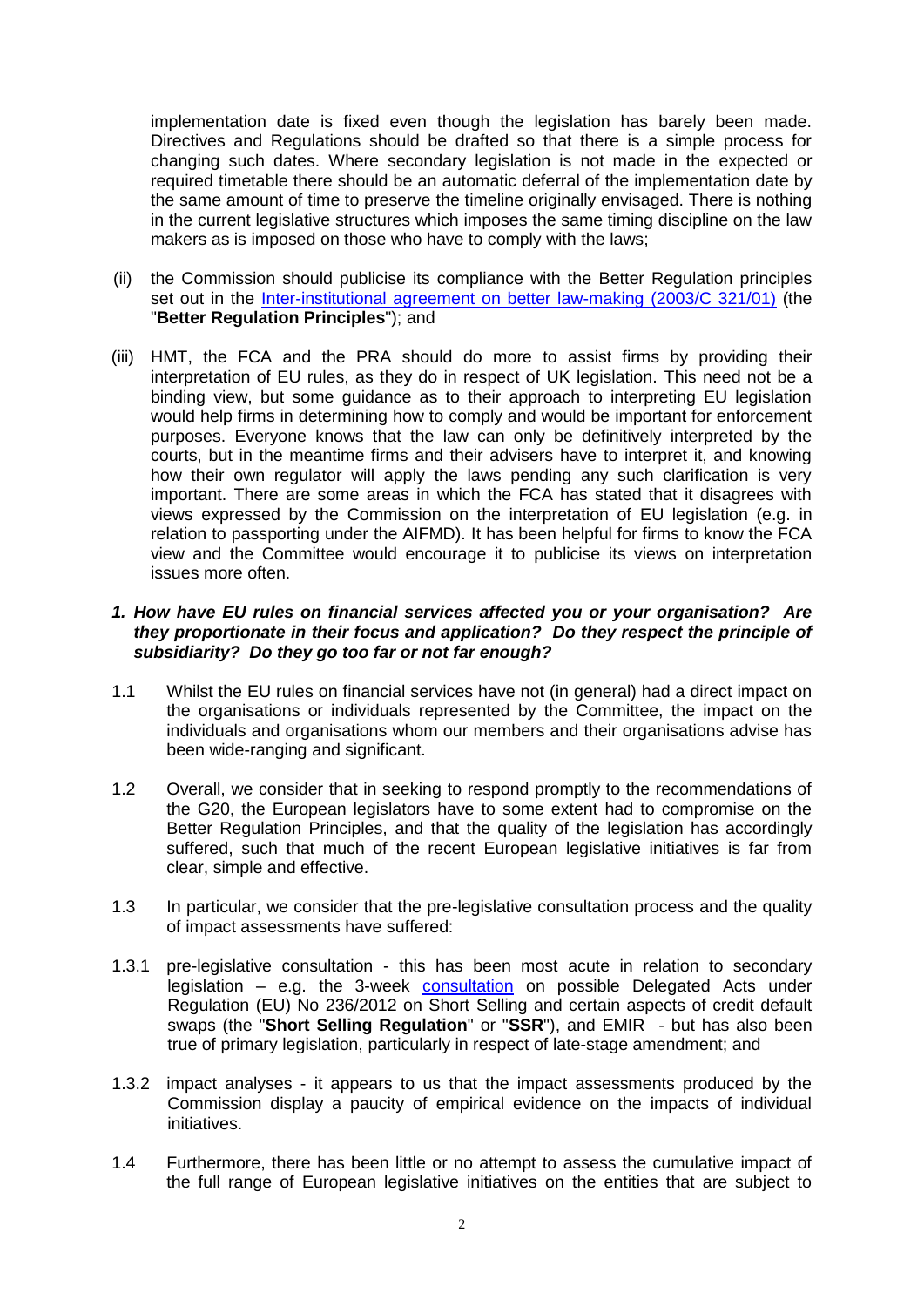them. This makes any true assessment of proportionality very difficult. The existence of silos of regulation means any cost-benefit analysis as to the impact of rules has only been performed on individual pieces of legislation. However, the combined effect of EU rules has affected firms in terms of staffing, capital and how their businesses are structured. For example, UCITS, CRD IV, and MiFID all impose different requirements in relation to remuneration, yet any consideration as to the overlap has only been at a national level.

- 1.5 We recognise that much of the recent European legislation strives to compensate for the absence of true impact analysis by mandating that the Commission review the appropriateness and impact of legislative provisions and draw conclusions on the operation of legislation with a view to considering whether revision of the legislation is warranted. However, by the time these reviews take place, institutions and individuals have already incurred very significant initial and ongoing implementation and compliance costs. It is also worth noting that the Commission recently concluded (in its report to the European Parliament (the "**Parliament**") and the European Council (the "**Council**") on the evaluation [of the Short Selling Regulation that it was too early,](http://isda.informz.net/z/cjUucD9taT0yODg3NTY4JnA9MSZ1PTc1NjY0NDI1OSZsaT0xNTc2NTU0NQ/index.html)  [based on available evidenc](http://isda.informz.net/z/cjUucD9taT0yODg3NTY4JnA9MSZ1PTc1NjY0NDI1OSZsaT0xNTc2NTU0NQ/index.html)e, to draw conclusions on the operation of the Short Selling Regulation framework that would warrant a revision of the legislation, and has accordingly deferred any future review until 2016.
- 1.6 We would also make the point that the issues with the quality of legislation mentioned in paragraph [1.2](#page-1-0) above themselves impact on proportionality. Where legislation is vague and uncertain and its effect cannot be discerned from the intention of the legislative bodies but depends on guidance given by the European Supervisory Authorities ("**ESAs**"), there is an increased risk that legislative measures will not respond proportionately to the shortcomings that they were designed to address but will pursue other agendas. Furthermore, legislation that can only be interpreted by firms on the basis of subsequent guidance by ESAs, often given very shortly before or after compliance with a measure is required, can create significant additional costs for firms in terms of the design of systems, policies and procedures that may need to be revisited if interpretations change and a chilling effect on carrying out business whose regulatory treatment is uncertain.
- 1.7 We provide examples below to illustrate these points. Issues arising out of the process for and drafting of the Directive on Alternative Investment Fund Managers (the "**AIFMD**") provide recent and good examples in relation to many of the themes in our response, and could be used in response to a number of the questions in the Call for Evidence. Whilst we make some reference to it in the answer to other questions, we have drawn together most of our comments which relate to it in response to this Question.

## 1.8 **AIFMD**

- 1.8.1 In advancing its [proposal](http://ec.europa.eu/internal_market/investment/docs/alternative_investments/fund_managers_proposal_en.pdf) for the AIFMD, the Commission accepted that Alternative Investment Fund Managers ("**AIFMs**") were not the cause of the financial crisis; the De Larosière report likewise recognised that hedge funds did not play a major role in the emergence of the crisis. Nevertheless, the Commission proposed what it acknowledged was an "ambitious programme" to extend appropriate regulation and oversight to "all actors and activities that embed significant risks".
- 1.8.2 The Commission sought to justify the need for such regulation and oversight on the basis that it considered that: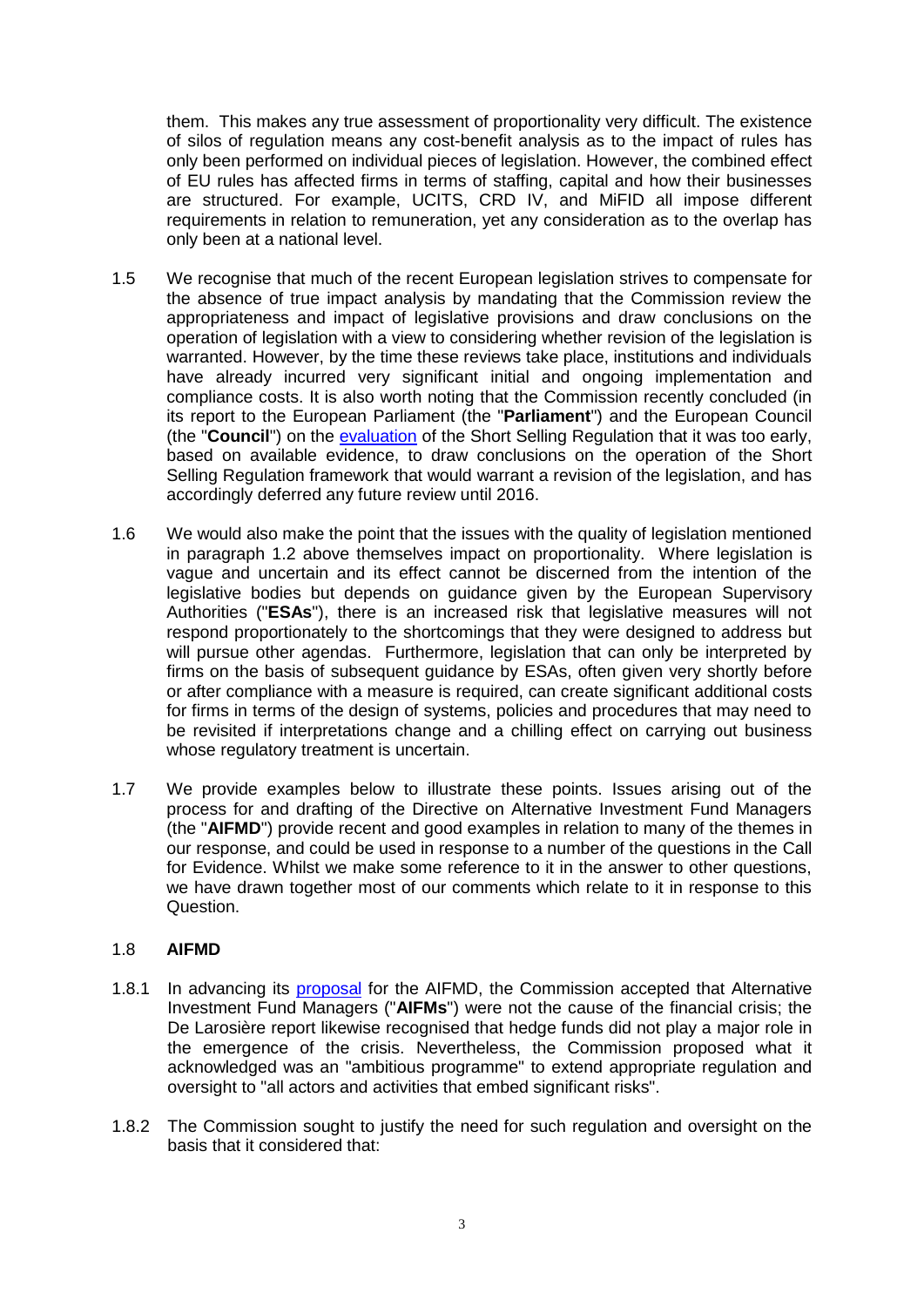- 1.8.2.1 hedge funds had contributed to asset price inflation and the rapid growth of structured credit markets;
- 1.8.2.2 the abrupt unwinding of large, leveraged positions in response to tightening credit conditions and investor redemption requests had procyclically impacted declining markets and "may have" impaired market liquidity; and
- 1.8.2.3 some funds of hedge funds had had to suspend or otherwise limit redemptions, and that commodity funds had been "implicated" in the commodity price bubbles that developed in late 2007.
- 1.8.3 The Commission acknowledged that the use of investment strategies and leverage by private equity funds differed from hedge funds, and that private equity funds did not contribute to increased macro-prudential risks. The Commission's justification for the extension of regulation to private equity funds seems to be that they had experienced some challenges relating to the availability of credit and the financial health of their portfolio during the financial crisis. The same can be said of the real economy.
- 1.8.4 The AIFMD as enacted is undoubtedly more proportionate and tailored than the original proposal, and there are some limited exemptions and a lighter touch 'registration' regime for managers with limited assets under management. Nevertheless, the implementation of the AIFMD has impacted not only a very wide range of alternative investment funds ("**AIFs**") and their managers (AIFMs), but also the third parties with whom they engage, including prime brokers, depositories and auditors, amongst others. For fund managers, the requirements range from authorisation, capital requirements, selection of depositories and valuators, liability for compliance by service providers, remuneration requirements, significant initial, ongoing and exceptions based reporting to regulators and investors, specific requirements in respect of funds with limited liquidity, the imposition of compulsory methods for leverage calculation, and for many managers, significant change to operational processes, data collection and reporting.
- 1.8.5 In terms of subsidiarity, the Commission asserted that a common level of transparency and regulatory safeguards was required because the risks associated with the activities of AIFMs are "often" cross-border in nature, and that a harmonised framework for the safe and efficient cross-border marketing of AIF could not be established as effectively through the uncoordinated action of Member States (although it is not apparent that the latter had proved a particular issue). That said, some matters, including the application of some of the exemptions, and an option to allow certain types of fund to be marketed to retail investors in their territory and to impose stricter requirements on such marketing, have been left to the discretion of Member States.
- 1.8.6 As the [De Larosière report](http://ec.europa.eu/internal_market/finances/docs/de_larosiere_report_en.pdf) recognised, in the UK, all hedge fund managers were subject to registration and regulation prior to the introduction of the AIFMD, and the largest 30 were already subject to direct information requirements often obtained on a global basis as well as to indirect monitoring via the banks and prime brokers. De Larosière considered it would be desirable for all other Member States (as well as the US) to adopt "comparable measures" – but although the use of a Directive rather than a Regulation arguably provides a nod to subsidiarity, it is plain from the extensive work that is being undertaken that the AIFMD's provisions are a far cry from the UK's pre-existing regime, and in our view go too far.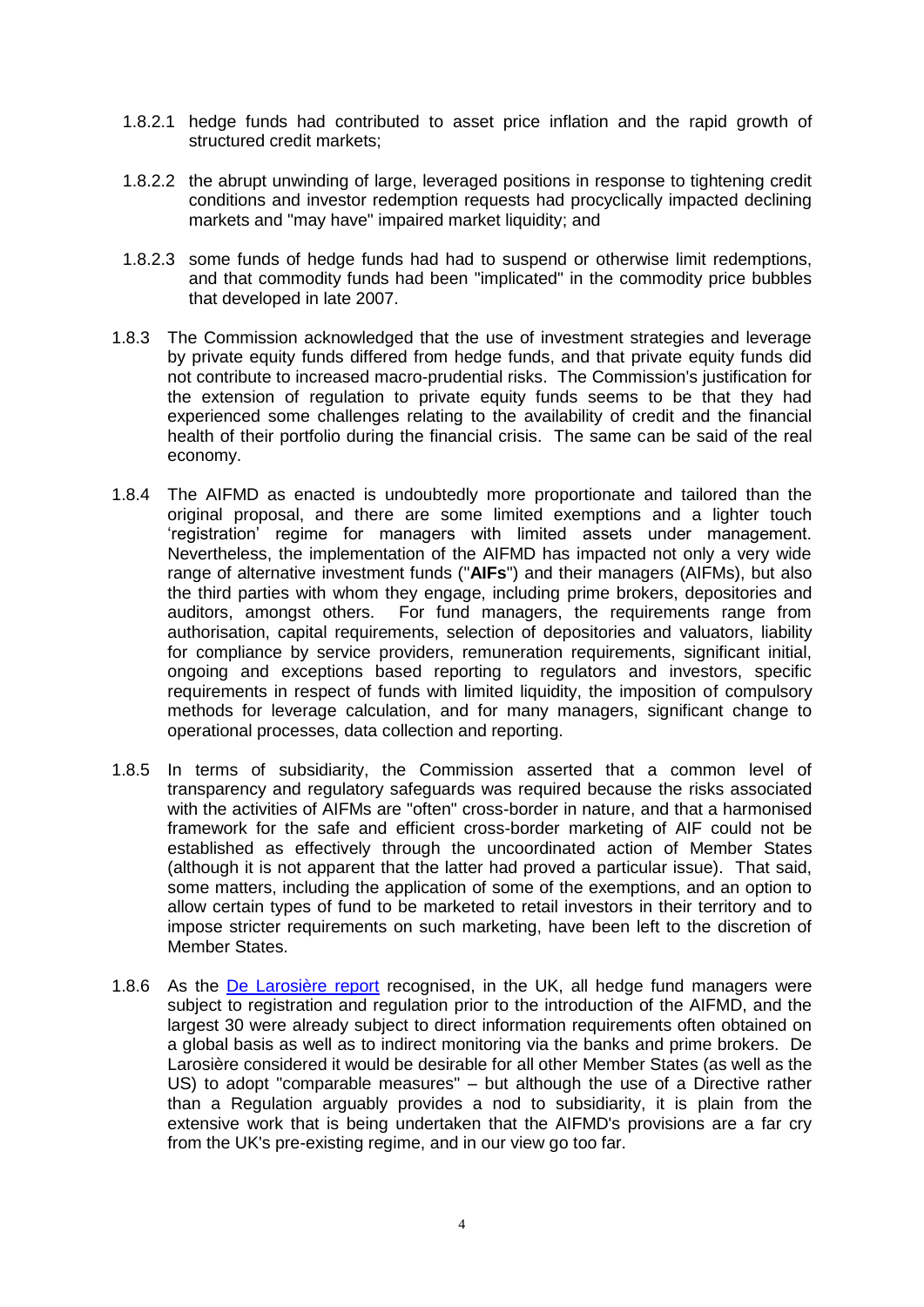- 1.8.7 A [report](http://www.newdirectionfoundation.org/AIFMD.pdf) published in October 2013 by New Direction the Foundation for European Reform – entitled "The Real Economic Impact of the EU's Alternative Investment Fund Managers Directive" notes that:
	- (i) a survey of UK based asset managers published by Deloitte in June 2012 found that 72% of respondents viewed the AIFMD as a threat to their business and 68% suggested that the AIFMD would reduce the competitiveness of the funds industry in Europe and would lead to fewer non-EU managers operating in the EU;
	- (ii) the overall asset management industry has an annual impact of €102.6 billion (GVA) and 510,000 jobs across Europe;
	- (iii) if Europe lost its competitive advantage in fund management because of the AIFMD, around €21.5 billion and 107,100 jobs would be at risk; and
	- (iv) the Commission is planning a review of the AIFMD in 2017, but by this stage any damage done will be hard to repair.
- 1.8.8 There are more significant points to which the AIFMD gives rise including issues of uncertainty, poor quality legislation, and impact on extraterritorial actors. These are dealt with as follows.
- 1.8.9 Often, as a precursor to the ordinary legislative procedure, one would expect the Commission to undertake a pre-consultation process and publish a Green or a White Paper before proceeding to a formal proposal for legislation. This approach enables the policy thinking behind the proposed legislation to be aired and at least subject to public scrutiny. However, this did not happen in the case of AIFMD. In launching the proposed Directive, the Commission said that the proposal built on "*extensive consultation and on the numerous insights and research that the Commission has gathered in recent years through studies and impact assessments on the functioning of the non-harmonised investment fund segment*" but, in truth, none of the disparate studies into hedge funds, investment funds, real estate funds and private placement had specifically and holistically contemplated the proposed Directive as it was published and together could not take the place of a specific consultation and a White/Green paper. It should be noted that the Commission is the only EU body empowered to initiate legislative proposals; while the text is subject to later amendment throughout the legislative process, the importance from a political perspective of having the initiative in drafting in furtherance of the policy position cannot be underestimated. It is in recognition of this powerful position that preconsultation is usually expected.
- 1.8.10 Because the AIFMD did not follow the more orthodox route from formulation of the Commission's policy position through to legislative text and because of the relative haste with which the draft Directive was put together and negotiated, many provisions were poorly thought through with certain key concepts being left undefined and uncertain. Even now, European institutions and regulators cannot agree on what the Directive says on some fundamental provisions. The most notable example of this involves the Article 6(4) AIFMD "derogation" which allows Member States to authorise AIFM to carry on discretionary portfolio management activity, in addition to AIMFD Annex 1 activities. However, there is disagreement as to whether a "passport" is available for such activity. The Commission (together with a number of Member States) thinks not. The FCA believes that such a passport *should* be available (and produced its authorisation forms on that basis). To have reached this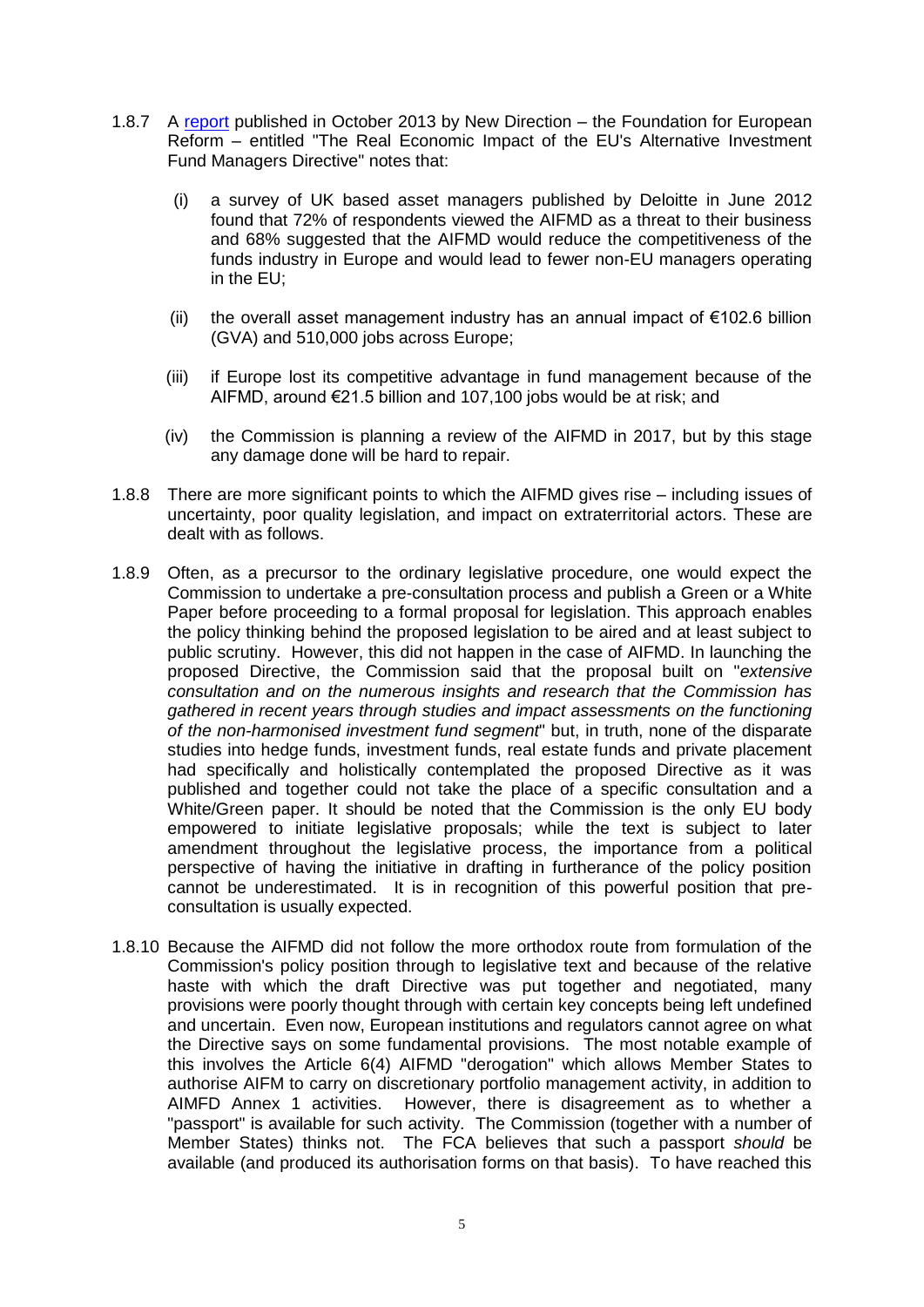stage, with such a fundamental disagreement between Member States and EU institutions reflects a break down in the EU legislative process.

- 1.8.11 Some of the greatest absurdities arise because core concepts used in the Directive were not adequately considered or delineated in it, again partly as a result of process by which it was created. Whilst one might expect that there will always be "perimeter" questions with any law, the lack of any coherent definition of the very subject matter of the Directive has led to pages of guidance, and the likelihood that some types of vehicle will be regarded as AIFs in one jurisdiction, but not another, creating clear regulatory arbitrage and an unlevel playing field. Similarly the Directive embeds terms such as "open-ended" and "leveraged" without defining them, which is left to Level 2, yet the Directive creates a fundamentally different regime for funds which are open-ended and/or leveraged. So negotiations and comments at the Directive stage were based on inherent understandings of what these common concepts mean, only to find that at Level 2 they were given an unexpected interpretation. Even worse, these flawed concepts will now be used in future legislation.
- <span id="page-5-0"></span>1.8.12 The initial ESMA consultation paper on its guidelines on reporting obligations under the AIFMD was not published under May 2013, which was already very close to the entry into force of the AIFMD on 22 July 2013. It was not clear at the time (and to a certain extent, still remains unclear at the date of this response) whether an AIFM which was relying on provisions granting transitional relief would be subject to the reporting obligation. ESMA, adopting the position advanced by the Commission, indicated in its consultation paper that AIFMs which existed as of 23 July 2013 could become subject to the reporting requirement immediately and would have to report for the first time by 31 January 2014. Although that position was inconsistent with the interpretation of the transitional provisions in the AIFMD which had been adopted by many legal practitioners, this nonetheless caused considerable concern amongst fund managers due to the length of time required to put reporting systems in place to collect and analyse the required information. As such, not all fund managers considered that it was practical to wait until the final guidelines had been published by ESMA in order to finalise their own reporting arrangements. In addition, there was a lack of clarity for those fund managers who were to obtain early authorisation on or after 22 July 2013 and in respect of whom the transitional provision would therefore cease to apply, but who would lack the benefit of any final guidance despite already needing to have operational systems in place from their date of authorisation. The consultation process therefore took place over an entirely unsuitable timescale, given the necessary lead time required to develop functional reporting systems.
- 1.8.13 ESMA published its first "final report" on the reporting guidelines under the AIFMD on 1 October 2013, after the Directive had already been in force for over two months. In a number of areas, that set of finalised guidelines created further confusion, particularly in relation to the date for first reporting and the application of the transitional provisions. In respect of the former, the text of the guidelines no longer contained the clear 31 January 2014 date for first reporting which had been set out in the consultation paper, which caused confusion about precisely when authorised AIFMs would need to submit their reports for the first time. In relation to the application of the transitional provisions, ESMA's text effectively passed responsibility back to fund managers and their advisers to determine whether such managers were subject to the reporting obligation in the transitional period, stating that: "*ESMA decided to adopt a more principles based-based approach for existing AIFMs... Existing AIFMs should take into account: (i) the transitional provisions of Article 61(1) of the Directive; (ii) the Commission's interpretation of Article 61(1) as set out in its Q&A and (iii) their authorisation status.*" Given that the purpose of ESMA's guidance was to clarify the reporting position, this wording caused an unacceptable level of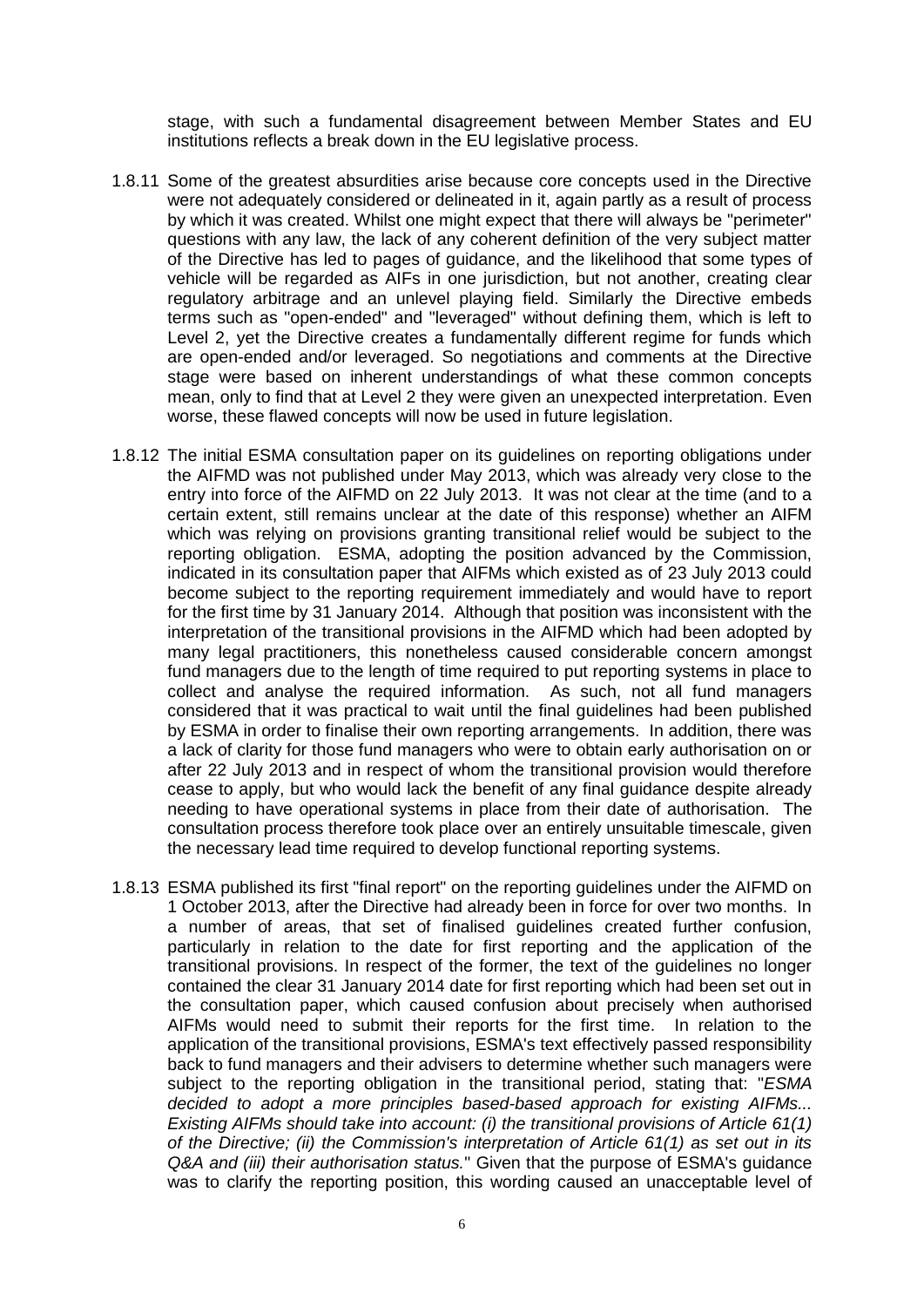uncertainty across the industry, requiring firms to anticipate the views that would be adopted by national competent authorities on this issue by reference to the specified conflicting factors, without giving any indication of the relative weight of each of these. This position was apparently the result of responses that ESMA received to the initial consultation paper, which had highlighted the fact that ESMA's earlier draft guidance appeared to be inconsistent with the transitional provisions in the AIFMD and therefore lacked a clear legal basis. If the consultation process had operated effectively and if sufficient time had been allocated for ESMA to consider the issue, one would have expected to see a detailed analysis of the relevant parts of the legislative text and full consideration of industry responses in the final guidelines, followed by a clear conclusion to guide industry participants on the nature of their regulatory obligations during the transitional period. Instead, the final text effectively disclaimed responsibility for the decision on this crucial point on timing, leaving firms without any clear basis to determine their first reporting dates. Since the FCA assumed that it could simply refer firms to ESMA's guidelines on reporting, the situation was not clarified in the UK until the FCA subsequently published a reporting update on its website on 4 November 2013, over three months after the entry into force of the AIFMD. Even then, that statement itself still did not identify a clear first reporting date, leaving firms and their advisers to attempt to deduce how and when reporting obligations applied by implication. The effects of this confusion are not recognised as a cost in the cost-benefit analysis contained in the final guidelines, despite the fact that implementing reporting systems may be expensive for many firms both in terms of financial cost and management time and therefore that the length of time available for such implementation is clearly a critical factor.

1.8.14 The "final report" published by ESMA on 1 October 2013 was understood by industry participants and practitioners to be the definitive reporting guidance, therefore permitting AIFMs to finalise reporting systems that they had already been putting in place or to commence implementation of those systems on the basis of the position set out in the report. That final guidance had itself already led to an unexpected revision of the reporting templates in Annex IV to the Delegated Regulation which had previously been understood to be in a legally binding form. This resulted in firms which had already begun developing their reporting systems having to make adjustments, potentially involving additional cost with their service providers. Further uncertainty was caused by ESMA re-publishing its final guidance on 15 November 2013 to correct certain errors in published asset codes and to highlight reporting fields which were the result of the advice contained in its opinion, rather than mandated by the original legislative texts. Although ultimately those revisions were relatively minor in nature, this unexpected revision of the guidance, which was not accompanied by any clear comparison document indicating the text that had been added, required firms and their advisors to spend additional time comparing the texts to ascertain the practical implications of the revisions. Additional amendments to the accompanying technical IT guidance and templates were published by ESMA on 4 December 2013, again causing further confusion and necessitating another review of any potential resulting changes. This constant revision of the guidance and related documents is a symptom of the insufficient time allocated for the original consultation process to permit ESMA to consider the relevant issues fully and to verify that all the information included in the guidance was appropriate and correct. There is no method by which individual firms adversely affected by ESMA's continual revisions (for example, through the cost of advisers' fees and management time in assessing the impact of each amendment) can hold ESMA accountable. In addition to the points regarding the deficiencies of the process through which the reporting templates have been developed, there is also an issue regarding their substance. Greater flexibility is needed in the reporting fields provided in order for AIFMs to note either that items are not relevant to them, or to explain how they have interpreted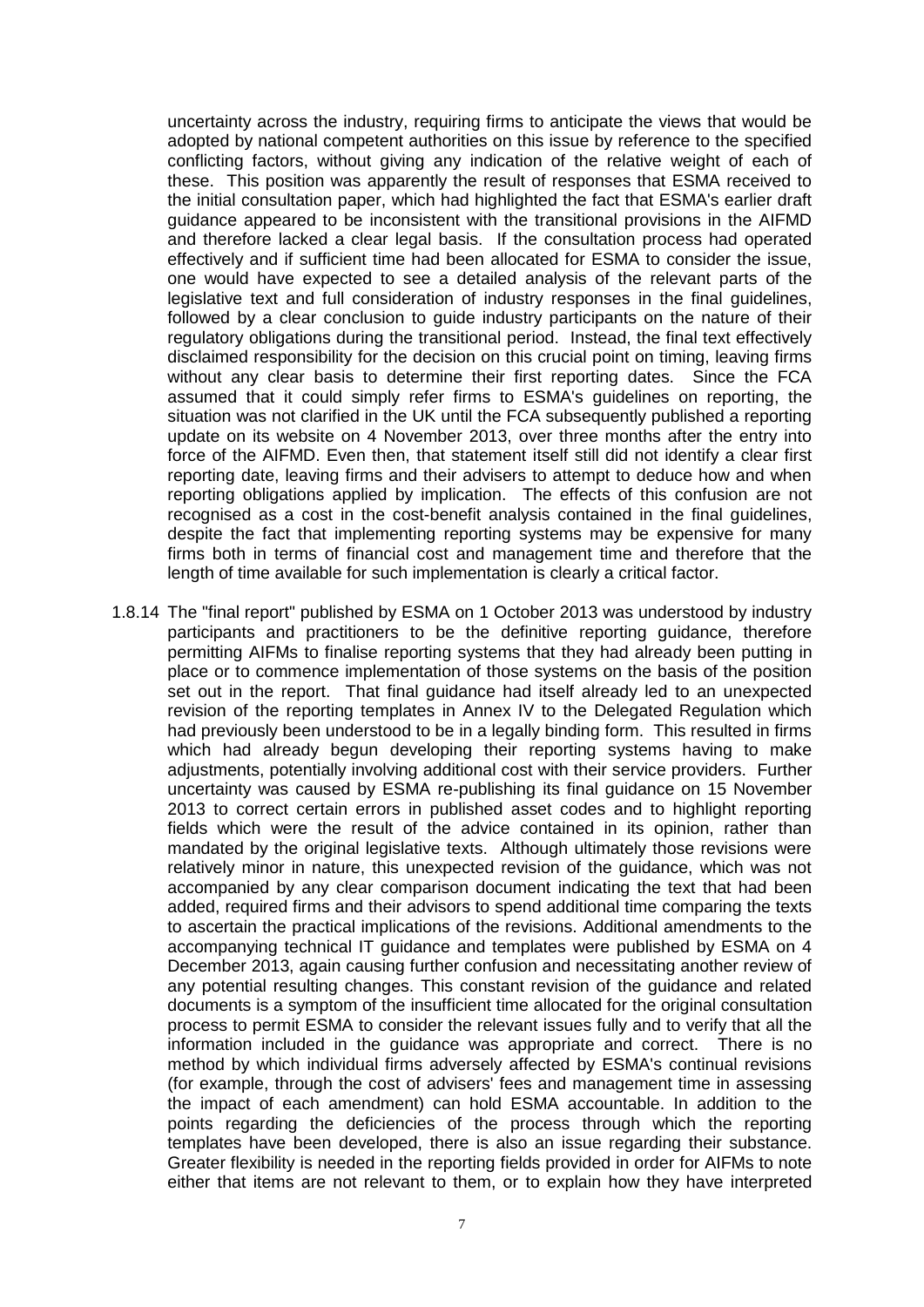them. This problem may have been avoided had the consultation process in relation to reporting requirements taken place within a more appropriate timescale.

- 1.8.15 The ESMA guidelines on reporting also indicate how documents which are intended to be "guidance" issued by ESAs may in substance represent attempts to expand the regulatory scope in a manner for which there is no provision in the original legislative texts. Due to the extensive nature of the reporting requirements, which include information which many AIFMs might not ordinarily collate on a regular basis, many firms needed to begin developing reporting systems in advance of the publication of ESMA's final guidance and did so on the basis of the Annex IV templates which they understood to be directly applicable requirements under EU law. While those templates were reproduced in ESMA's original consultation paper, the indicative templates published with the final guidelines on 1 October 2013 were modified versions, containing additional reporting fields which had not been included in the templates set out in Annex IV to the Delegated Regulation. Respondents to ESMA's consultation had indicated that requiring AIFMs to report additional risk measures and other information would exceed the scope of the reporting requirements set out in the AIFMD and the Delegated Regulation and therefore would lack a legal basis. Nonetheless, the templates published with the final guidance incorporated fields for these additional measures on the basis of a separate opinion also published by ESMA on 1 October 2013 which encouraged Member States to exercise their national discretion to require that additional information. This subverted the consultation process with ESMA accepting the validity of respondents' criticism about the lack of a legal basis for that information under Article 24(2) and 24(4) AIFMD, but then circumventing the issue by prejudging the position that ought to be adopted by each individual Member State under Article 24(5) in order to achieve ESMA's ultimate desired result. If those additional risk measures were considered sufficiently important to be required on a mandatory EU-wide basis, the correct place for that requirement to be introduced was in either the text of the AIFMD or in the Delegated Regulation, thereby ensuring certainty and uniform application of reporting obligations. The original intended purpose of ESMA's guidance was to clarify the reporting requirements of AIFMs contained in those texts; it was not to add additional requirements which ESMA itself considered desirable. The inclusion in the final templates of both the requirements set out in ESMA's final reporting guidelines and those in its separate opinion obscured the fact that ESMA had no power to require the latter, which could only be included by reference to discretion reserved for Member States' national competent authorities.
- 1.8.16 In its impact assessment of the AIFMD dated 30 April 2009, the Commission identified that one of the objectives of the legislation was to harmonise regulation of AIFMs in order to remove legal and regulatory obstacles to the cross-border distribution of units or shares in AIFs. The analysis specifically noted that restrictions on marketing and promotion were one area in which pre-AIFMD national requirements inhibited such distribution. One of the principal elements of the AIFMD was then identified in the document as being the right of an authorised AIFM to market its funds to professional investors in any Member State, without Member States being able to impose additional requirements. However, although provisions for cross-border marketing were included in the AIFMD, the failure of the EU institutions to define the concept of "marketing" fully has led to different definitions being adopted by different Member States, adversely impacting harmonisation and decreasing the utility of an AIFM's cross-border marketing passport. For example, the Committee is aware of advice from an Austrian law firm that "marketing" under the AIFMD in Austria may include "soft-marketing" or pre-marketing of AIFs, which is contrary to the general view adopted by the FCA in the UK that marketing requires final or near-final documentation for the relevant AIF. Such a divergence risks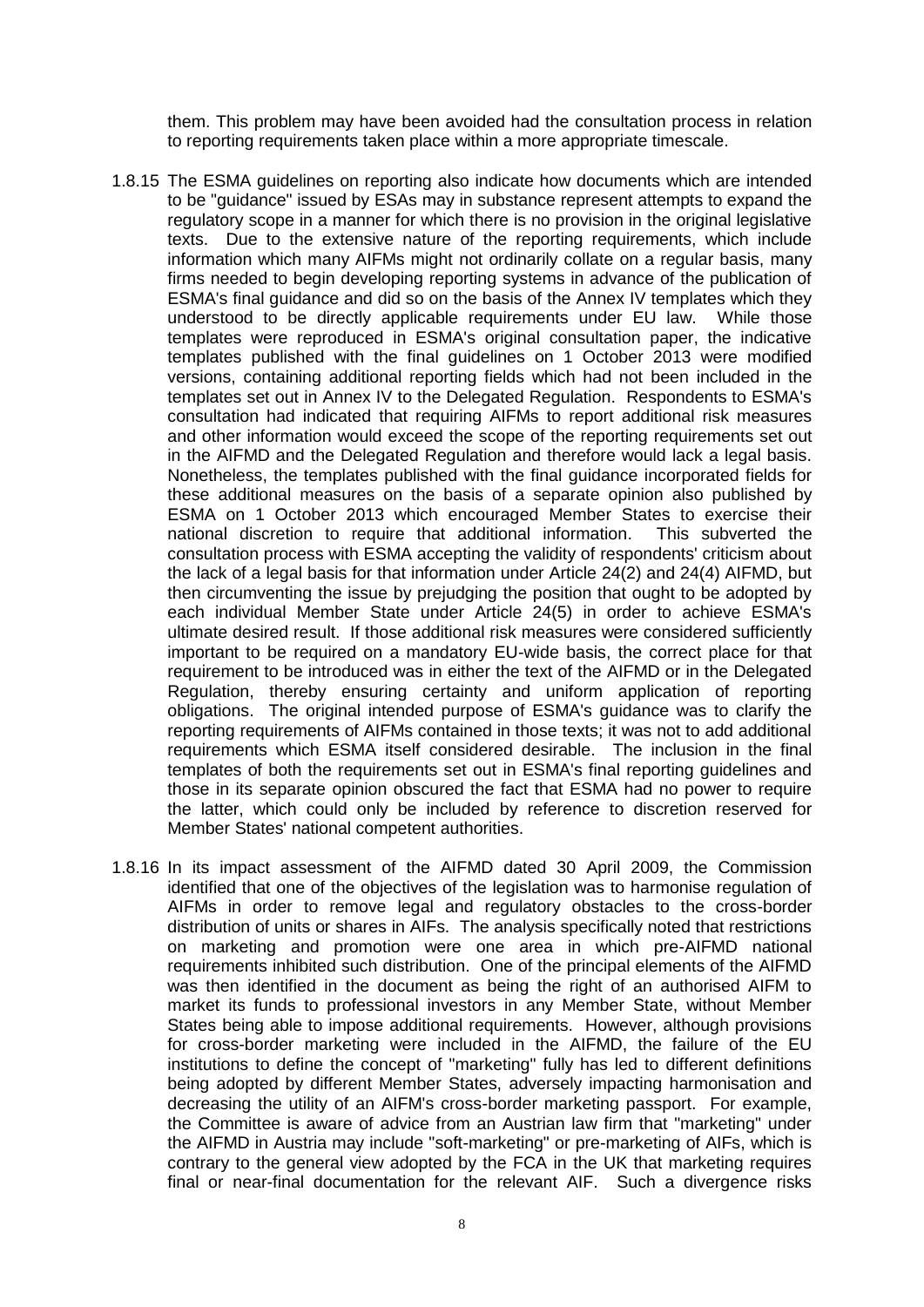preventing the marketing of a fund on the same basis throughout the EU. For example, an EU AIFM who wishes to pre-market an EU AIF across Europe would need (absent being able to rely on any transitional arrangements) to promote the relevant AIF in Austria on the basis of the marketing passport, but would not need the passport to pre-market in the UK (although it would still need to comply with the separate UK financial promotions regime). Insufficient analysis of the impact of individual Member States' interpretations of the definition of marketing during the AIFMD legislative process has therefore led to the single market objective being undermined and the inaccuracies of the assumptions in the original impact statement becoming exposed.

## **SSR**

- 1.8.17 The SSR suffered similarly from the lack of a rigorous impact analysis, making it difficult to marry up the perceived problems that the legislation was designed to address with the measures taken. The measures and the way in which they have been interpreted have had a significant impact on the trading practices of a number of our clients, for example leading them to discontinue perfectly sound hedging practices in certain instruments and jurisdictions because these would be regarded as creating reportable short positions.
- 1.8.18 The definition of "market making" in the SSR is an example of a crucial piece of legislation that has been drafted so obscurely that ESMA has been unable to interpret it in a manner with which many significant Member States are able to agree. Reliance on the exemption is fundamental to the client facilitation activities of the organisations whom our members advise but competent authorities in France, Germany and the UK, on the one hand, and Italy and almost certainly others, on the other hand, are divided as to whether it can be used for hedging activities in OTC derivatives. Apart from the obviously problematic nature of purportedly harmonising legislation being interpreted differently in different Member States, we regard it as profoundly unsatisfactory for legislation to be drafted in a way where the basic legislative intent of significant provisions is unclear and cannot sensibly inform the interpretation of the legislation by ESAs. This puts ESAs in the position of taking policy decisions that they are not equipped to take and risks the legislation being interpreted in a way that is not proportionate to the harm against which it was originally addressed.

#### **EMIR**

- 1.8.19 EMIR (the Regulation on OTC derivatives, central counterparties and trade repositories) imposes significant burdens not only on financial counterparties and central clearing counterparties, but also on non-financial counterparties, who will be subject to requirements around prompt exchange of confirmations, and reporting requirements (many whose derivatives trading is largely undertaken for hedging purposes may fall below the clearing requirements threshold, but by no means all).
- 1.8.20 The Regulation will increase collateral amounts and operational complexity, and it seems likely that the costs to the real economy will be significantly increased.
- 1.8.21 Nevertheless, fundamental concepts of EMIR remain unclear and inadequately addressed by the legislation. An example is the concept of a "derivative", which is crucial to the application of the Regulation. Where elements of derivatives are embedded within other transactions (such as loans, repos or securities) which do not otherwise fall within the scope of the legislation, the legislation leaves it unclear whether or not such transactions are intended to be covered. Given the fundamental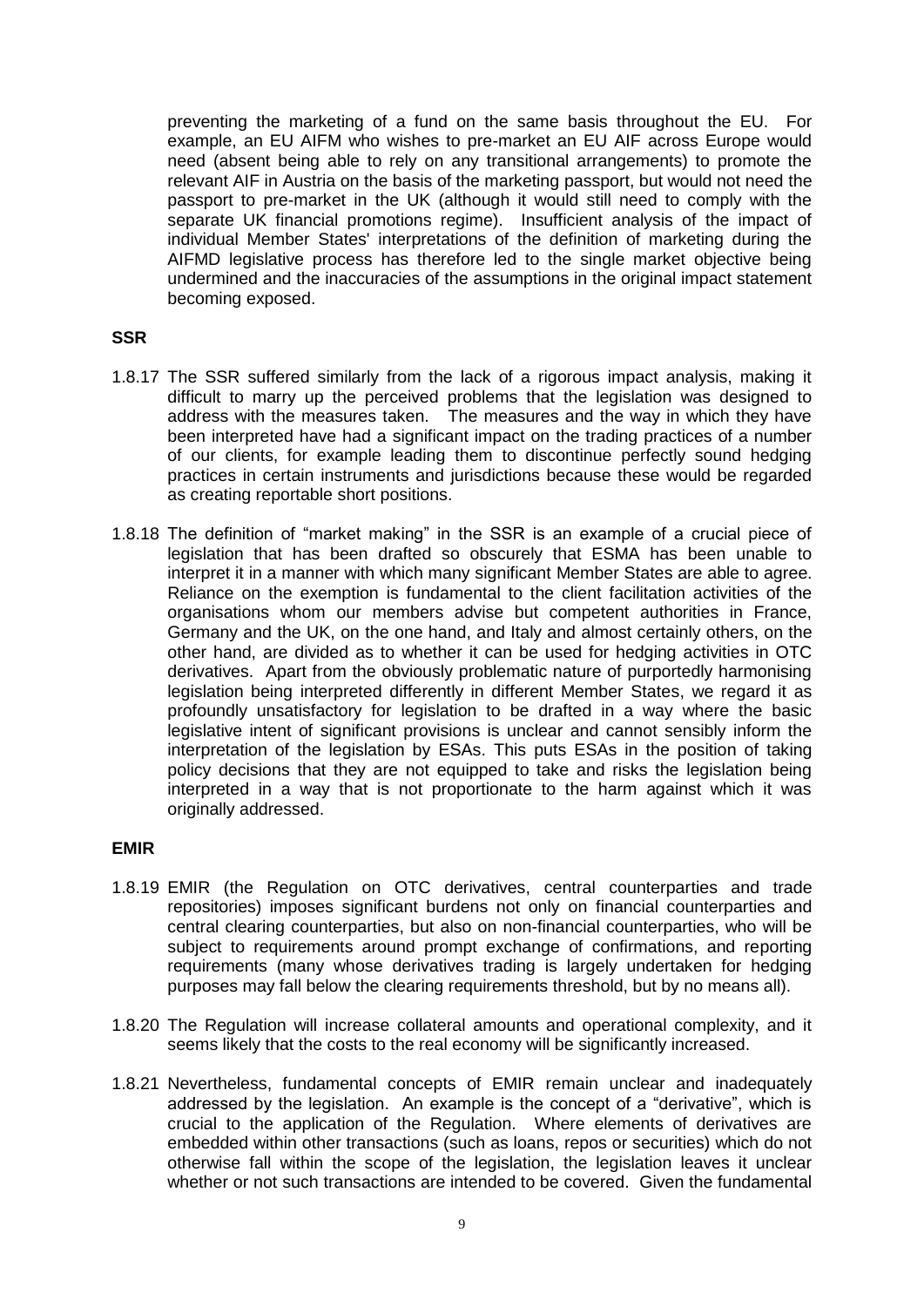impact of the legislation, this lack of clarity can have a chilling effect on transactions whose treatment is uncertain and means that the actual effect of the legislation is disproportionate to its intended effect.

- 1.8.22 This has resulted from deficiencies in the EU policy making process. Terms used in MiFID have simply been carried over to EMIR without any thought as to whether this is appropriate. MiFID lists different types of derivatives which will be financial instruments for its purposes but is almost entirely bereft of any useful definitions or explanations as to what any of the various core terms mean. At least in the context of MiFID, activities in relation to derivatives are only relevant to the extent that investment services and activities are carried on by an investment firm on a professional basis. However, EMIR simply "borrows" the MiFID list of derivatives (without any investment firm/services and activities "overlay" or without any further explanation or definition). This means that the mischief caused by the lack of clarity within MiFID becomes compounded further still, because its terms and concepts become relevant in determining whether transactions carried out by undertakings outside the financial sector are subject to the burdensome requirements of EMIR (in terms of risk mitigation and/or central clearing and reporting. This is lazy policy making, especially in the context of a Regulation that is specifically about derivatives. This raises a general concern about contagion into other areas of EU legislation – i.e. that a failure to focus on the meaning of a concept in one area can have wider implications in the future if other concepts are defined by reference to it.
- 1.8.23 Another example of a fundamental concept under EMIR which remains unclear is that of a "third country entity". The comments made by the Commission in its Q&A could lead to an unexpected interpretation of this concept in comparison to what it has been understood to mean prior to these comments.
- 1.8.24 EMIR has also caused uncertainty for firms by requiring third country CCPs to submit applications only 6 months after the Regulation setting the applicable standards came into force, and while substantial interpretative issues remained unresolved.

## **Solvency II**

1.8.25 International businesses (many with operations in the UK and third countries (such as the US and Bermuda)) devoted substantial resources to preparing for Solvency II which was expected to have a quick implementation timetable, but the goal posts have kept moving so it has been difficult for them to prepare.

## **Market Abuse Regime**

1.8.26 The 'market practices' safe harbour under the Market Abuse Regime is an example of the principle of subsidiarity being applied. It is important for the 'legitimate purpose' defence which depends on what constitutes 'accepted market practice'. However, the UK's own approach to interpretation means that there are no "accepted practices" in the UK, unlike in some other jurisdictions.

## **MiFID**

1.8.27 A more positive example of EU rules applying the principle of subsidiarity is in relation to IFAs under MiFID. National discretion was put in at the UK's request and has worked well in the domestic market (i.e. the exemption for IFAs advising and arranging in relation to collectives).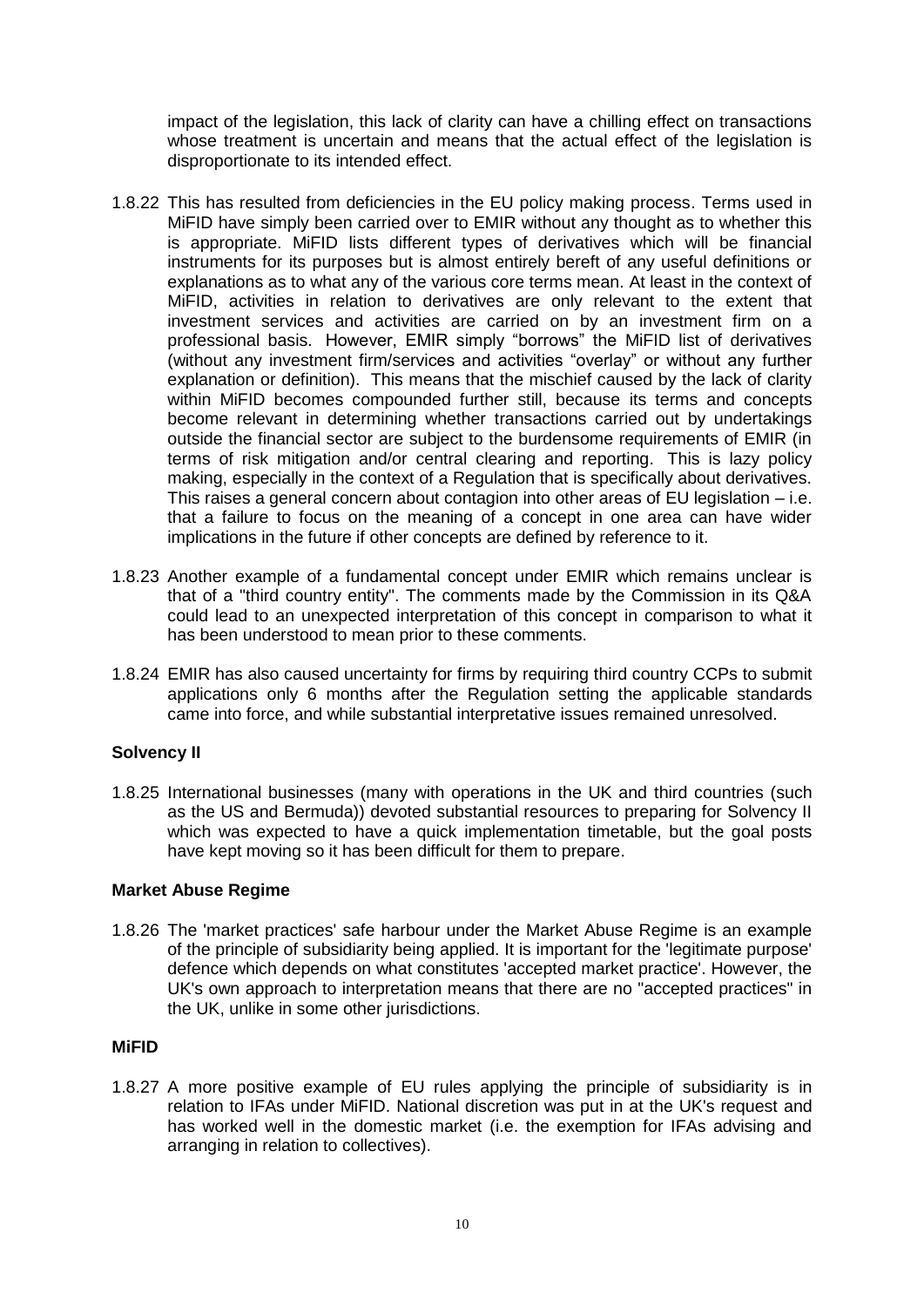#### **2.** *How might the UK benefit from more or less EU action? Should more legislation be made at the national or EU level? Should there be more non-legislative action, for example, competition enquiries?*

- <span id="page-10-0"></span>2.1 Compared with other Member States, the UK is in a unique place as a large and complex financial services centre. In many areas of financial services the UK leads the way in regulation (for example, with the Retail Distribution Review) and, in addition, implements EU Directives in a timely fashion. One of the main tenets of the single market is to create a level playing field which would be a clear benefit to the competitive position of UK businesses. In addition, there are many advantages in legislation being made at an EU level in order to facilitate cross-border business and minimise differing national requirements on firms. With this background, and the increasing international nature of business, there are benefits to legislation being made at an EU level and it is essential that the UK takes a pro-active position in EU policy making as businesses inevitably will be impacted by it. The EU legislative process, however, is lengthy, and there will be clear instances when national legislation is desirable for quicker resolution of particular issues.
- 2.2 The benefit of EU action is subject to the following:
- 2.2.1 sanctioning powers for the breach of EU legislation should be harmonised and reviewed to ensure that breaches of EU obligations are enforced effectively and consistently across the EU;
- 2.2.2 flexibility to accommodate national differences is often necessary; however, national derogations should only be made following proper consultation and impact assessments. Similarly, while the UK often implements super-equivalent requirements that are tailored for the UK market and maintain high standards (such as the market abuse provisions), these too should be assessed in light of the global competiveness of UK businesses;
- 2.2.3 substantial amendments are made to EU legislation during the negotiation process but often without further consultation and impact assessments/cost benefit analysis. These should be conducted where appropriate;
- 2.2.4 ESAs are being granted increasing powers under EU legislation. The implications of such powers in each case should be carefully scrutinised;
- 2.2.5 in some cases European legislation is perceived to restrict global business which can have a particularly adverse impact on the UK as an international financial centre. For example, there are wide powers in relation to the assessment of the equivalence of third countries in the AIFMD and MiFID II. These powers should be objectively based and properly thought out; and
- 2.2.6 as recognised by the UK's challenge in relation to the financial transaction tax, the use of the cooperation procedure can result in extraterritorial impact and undermine the level playing field objective of the internal market.
- 2.3 We think that there is scope for further non-legislative action to be taken to try to ensure that a level playing field is achieved. One of the failings to date of the attempt to harmonise financial services rules has been the failure to achieve this level playing field. Examples of steps that could be undertaken might include:
- 2.3.1 better co-ordination at an ESA level to review Member State implementation after (say) 12 months from the coming into force of each Directive and Regulation. For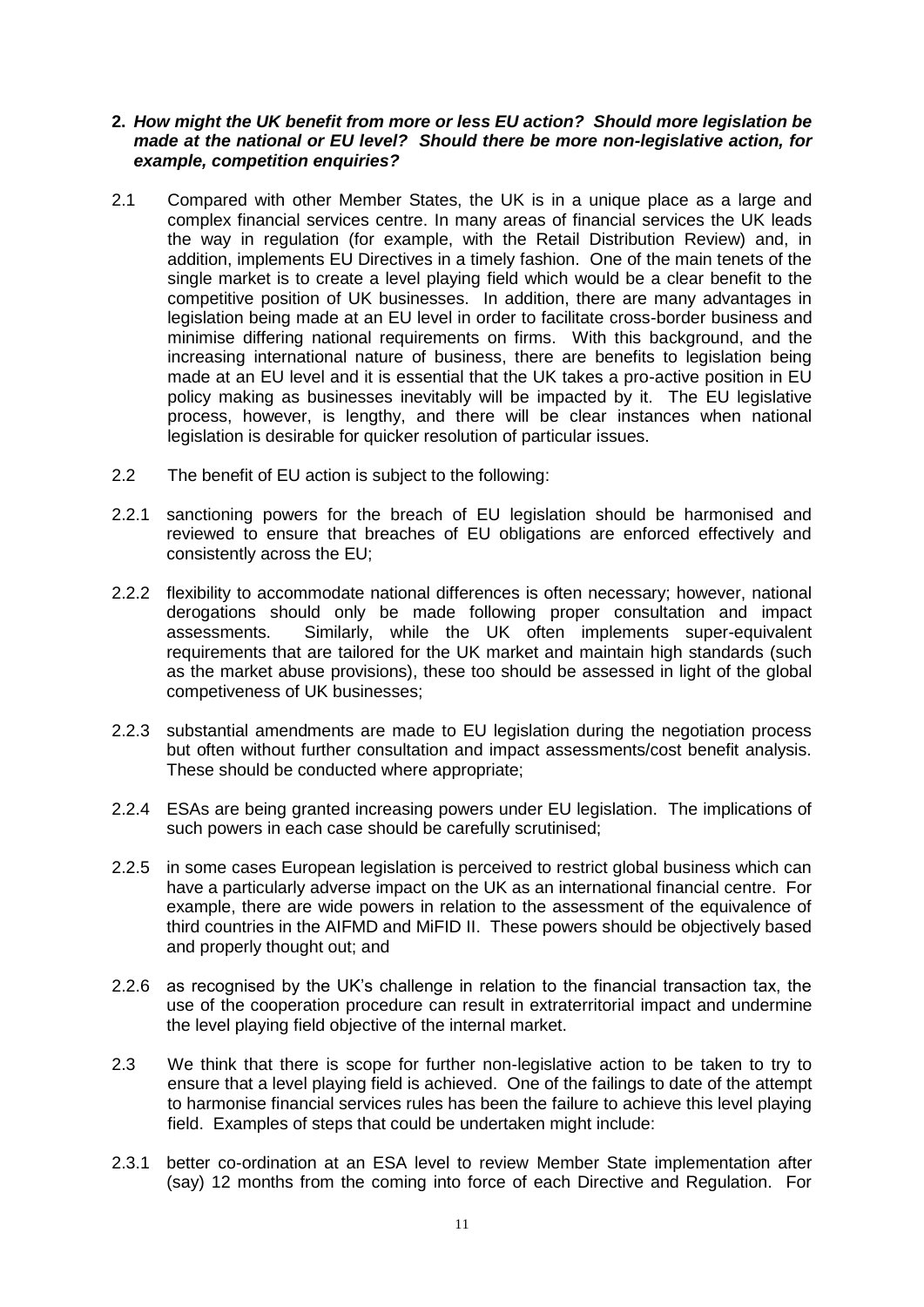example in relation to the AIFMD, there are a number of very different interpretations being taken and ESMA might (or might not) be able to provide guidance on how properly to implement the relevant Directive. This would be in addition to the ESAs' technical guidance on the Directive prior to it coming into force because, at this stage, not all of the uneven approaches are known;

- 2.3.2 as the Call for Evidence notes, European legislation frequently retains Member State discretions. This is often the case where political agreement has proved difficult. The best known example is the 100 Member State discretions contained in the CRD. The ESAs could play a role in reviewing whether the exercise of those discretions has distorted competition between Member States and firms, and could give guidance to Member States on how to manage any such distortions. For example, it might only be appropriate for one discretion to be exercised in the absence (or presence) of another discretion also being exercised. Or it could be that Member States could be requested not to exercise certain discretions in the interests of greater conformity; and
- 2.3.3 the ESAs could also provide commentary on important legal questions that arise under the Directives where different approaches are taken in different Member States. For example, where is a service provided? Does it depend upon where it is marketed – and if there is to be a reverse-solicitation exemption nationally, how should that be interpreted? Or if the characteristic performance test is to apply, how should that work? Guidance at a European level that Member States could then rely upon would enable a uniform approach to be taken to situations where, at present, there are different but similar approaches (to, for example, what amounts to reversesolicitation). Guidance would be to the mutual benefit of EU and non-EU firms who are trying to rely upon them.
- 2.4 When attempting better co-ordination between non-legislative action at an EU level, it is important that the focus is on the technical aspects of the measure in question, rather than the policy implications which should be reserved for the Commission, Council and Parliament, along with Member States.
- 2.5 We do not consider that Competition enquiries are the right way to take nonlegislative action to better co-ordinate financial services legislation.

#### *4. Is the volume and detail of EU rule-making in financial services pitched at the right level? Has the use of Regulations or Directives and maximum or minimum harmonisation presented obstacles to national objectives in any cases?*

- 4.1 The Committee is generally neutral as to the instrument used to achieve harmonisation (i.e. whether through the use of Directives or Regulations), however this is subject to the instrument being used as intended. In some cases Directives are implemented late in Member States other than the UK (the AIFMD being a recent example) or with differing interpretations. This potentially results in higher obligations and costs on firms in compliant Member States. In these cases harmonisation might be better achieved by means of EU Regulations rather than through the implementation by each Member State of Directives which can risk delays and result in national disparities. However this is not always the case and Regulations can also result in unintended national disparities, for example, where key concepts are not adequately defined.
- 4.2 Regarding the level of the volume and detail of EU rule-making in financial services, the Committee welcomes greater detail where the relevant policy warrants it; otherwise it welcomes leaving this to Member States' national discretion. However,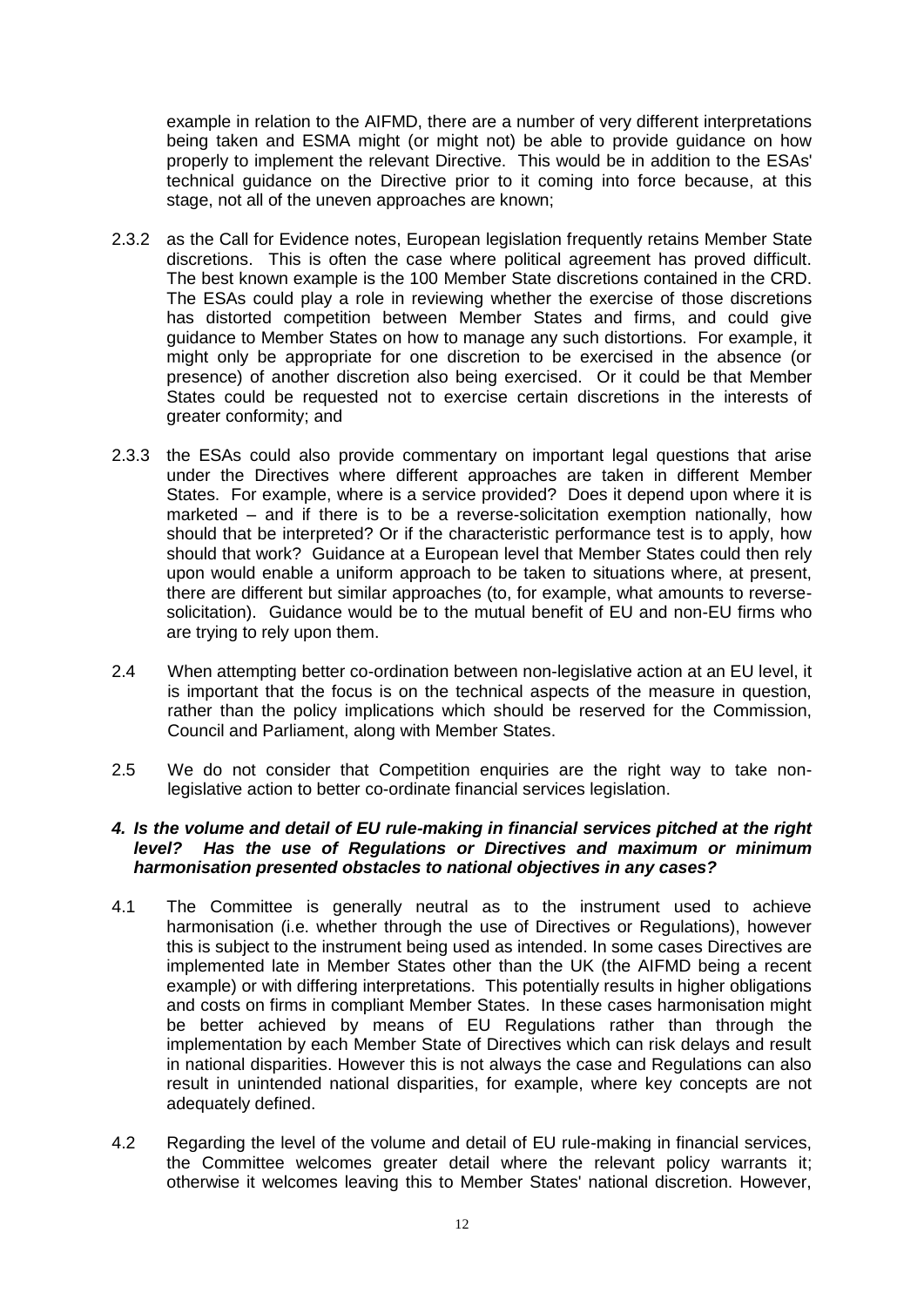the Committee is concerned that because of flaws in the EU decision making process, detail is arising for other reasons. The Committee's overall conclusion is that the legislative process at the EU level is flawed, and the problem is not whether the level of detail in EU rules is consistently too great or too general, too restrictive or too liberal, but that it is not properly informed by agreed policy considerations that have been the subject of effective consultation.

- 4.3 Hence proportionality is not necessarily applied. For example, on one hand we are in a position where there is too much detail regarding the record keeping requirements of market soundings even when no inside information is divulged (which serves no obvious policy objective). On the other hand, we have inconsistency on the definition of "market making" under the Short Selling Regulation, where uniformity would be of great benefit to the market and consistent with the stated policy. This is a result of the drafting being too vague, thus allowing for national variations which are not driven by the principle of subsidiarity, but rather by deficiencies in the legislation.
- <span id="page-12-0"></span>4.4 Further examples of national variations created by a lack of detail include both MiFID and the AIFMD in relation to financial promotion. The lack of detail in this area has allowed Member States to obstruct the passporting regime: there is not enough detail in relation to passporting itself and the fees and conditions that Member States can apply. The lack of detail means it is difficult to assess how the UK financial promotion regime applies to overseas firms passporting into the UK with a services passport. This also raises a point in relation to the need to join up silos of regulation – for example, there are directly conflicting stances in relation to prospectus requirements.
- 4.5 The CRD IV remuneration provisions are another example of where inadequate policy formulation and consultation has resulted in highly prescriptive rules that deny national authorities the ability to tackle misaligned incentives in a way which meets their market conditions. The rules on risk retention similarly reflect incoherent policy thinking and development, which the EBA guidance sought to address, only to be confounded by later prescriptive rule making that has swept the guidance away in place of highly prescriptive rules. This is an example of where guidance at an EU level would be preferable because it would have the capacity to deal with subtleties and nuances that the legislation does not. In addition, the final risk retention rules in the CRD and the AIFMD contain differences, particularly around the due diligence obligations for investing institutions, which were communicated to the Commission but seemingly not considered. This is another example of the flawed policy formulation process.

## *5 How has the EU's approach to Third Country access affected the ability of UK firms and markets to trade internationally?*

## *General remarks*

- 5.1 At the moment, the EU's approach to Third Country Access has not greatly adversely affected the ability of UK firms to trade internationally. That is because most of the measures containing Third Country Access provisions have have yet to come into force. Therefore, to some extent, it is too soon to say whether or not such proposals have actually affected business on the ground.
- 5.2 However, we do note that inappropriate Third Country Access provisions could greatly affect the ability of UK firms to trade internationally. London, in particular, is a key international financial market and much of that business is undertaken by, or with Third Country ("**TC**") firms.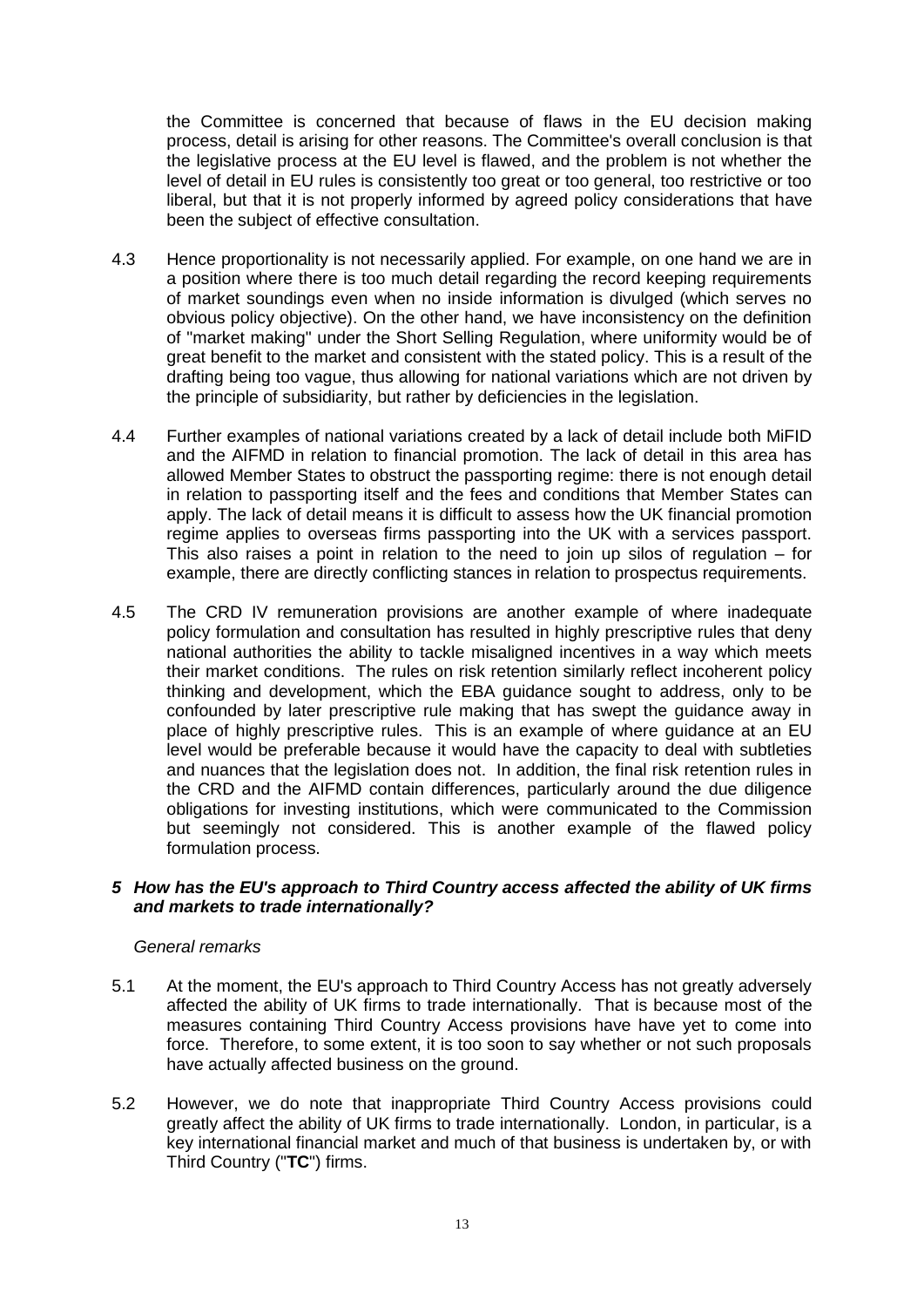- 5.3 In considering the "ability of UK firms and markets to trade internationally", it is important to appreciate that benefits to the UK are not simply those arising for UK firms or even EU and TC firms (including financial institutions ("**FIs**")) with branches/affiliates in the UK, but also:
- 5.3.1 where TC firms/FIs do cross-border business into (or through) the UK, that reinforces the position of the UK (and London in particular) at the heart of international financial markets;
- 5.3.2 UK-based financial services and markets to which TC firms/FIs seek access serve the whole EU economy and not merely the interests of the UK;
- 5.3.3 however, the international character of financial markets is not delimited by the EU: the markets are global and regulation must recognise that; and
- 5.3.4 EU consumers and FIs benefit from the greater liquidity which the participation of TC firms/FIs brings.
- 5.4 It is therefore important that any EU regime for TC firms/FIs:
- 5.4.1 recognises the value their participation in our markets brings to the EU as a whole, and thereby to EU firms and consumers;
- 5.4.2 it is not just access rules which will discourage TC firms/FIs participation in EU markets, but applying excessive or insensitive rules to the conduct of business or related or organisational requirements; and
- 5.4.3 does not restrict access any more than is strictly necessary.
- 5.5 TCs are very diverse in their levels of financial services and markets development, and their cultures, and the EU markets TC firms/FIs serve also vary tremendously. Accordingly:
- 5.5.1 major differences in regulatory approach must be acknowledged and accepted;
- 5.5.2 a "one-size fits" all approach is inappropriate;
	- (i) for example, in some aspects of regulation some TC regulatory regimes may favour disclosure by firms over imposing additional duties or restrictions on firms; and
	- (ii) the strong reaction of Asian central counterparties ("**CCPs**") to the EMIR recognition process is an example where the EU authorities are arguably being insufficiently sensitive to these factors.
- 5.6 TCs, especially emerging markets, will be the source of much of financial services evolution over coming years and decades. If the EU wishes to retain a leading role in financial services, it must be sufficiently flexible to allow innovation and attract new markets and approaches – e.g. in Islamic finance or RMB instruments, emerging markets corporate finance, and use of new technologies (automated trading, for example) and business models (such as crowdfunding).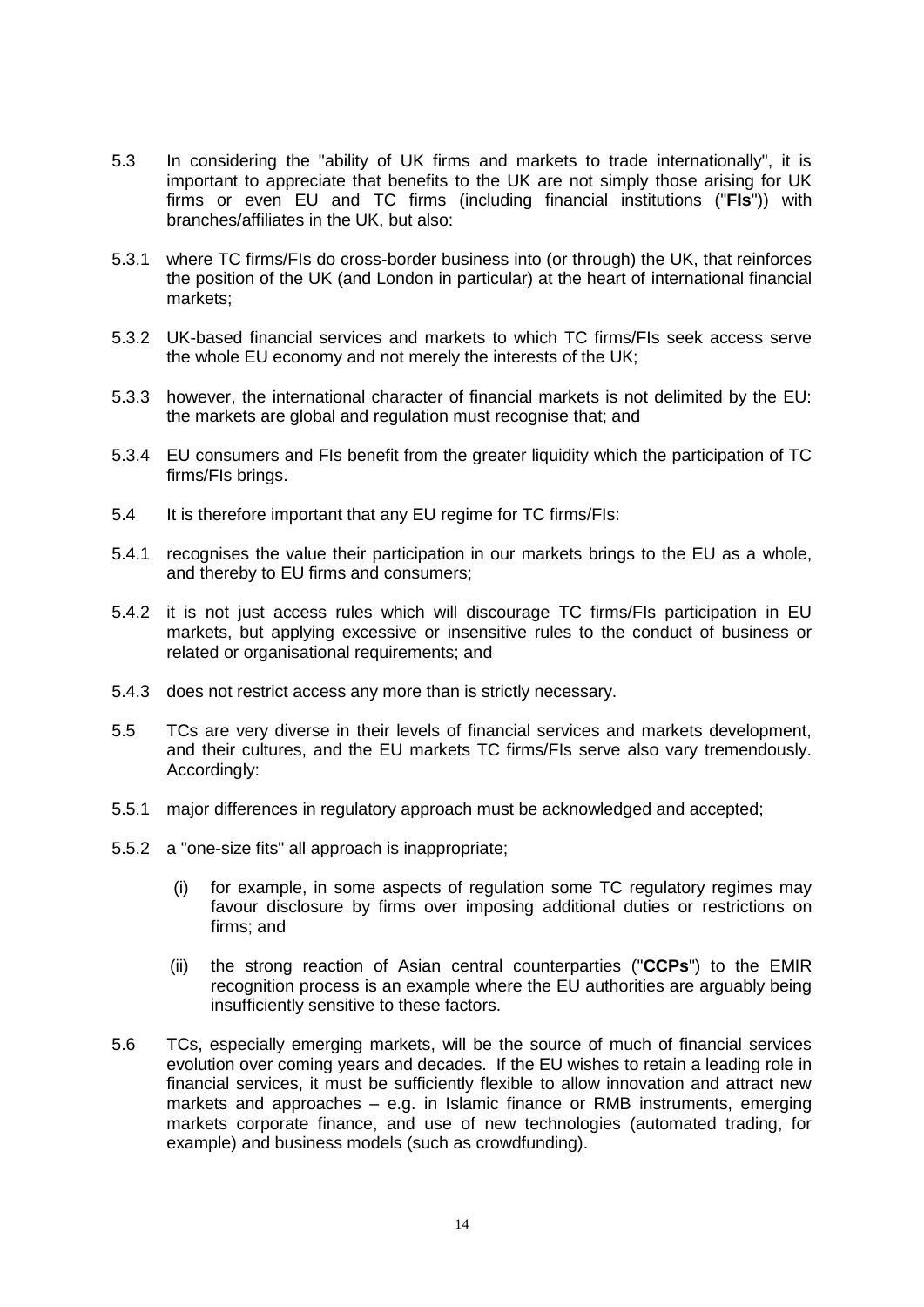5.7 Accordingly, the impact of the EU's approach to TC access is closely related to other issues in the Call for Evidence, such as the single rule-book and the degree of action/regulation/supervision at EU level and the growth and competitiveness aspects of question 3 (on page 41). Please refer to our responses in relation to other questions for more detail of our views on this and related examples.

#### *EU approach*

- 5.8 HMT acknowledge different phases in the EU's approach to TC access, and the different approaches affect (or have the potential to affect) UK firms' ability to trade.
- 5.9 The previous approach (e.g. under MiFID), worked reasonably well, and arguably enhanced London's position in financial services. The approach strengthened the Single Market, through more robust passporting arrangements and realignment and greater clarity on responsibility for conduct rules, but in broad terms it left TC access for MSs to determine.
- 5.10 The early (pre MiFID II) post crisis approach to TC access may be described simply as Equivalence + Cooperation (MoU) + Reciprocity: the effects remain to be seen because the new regimes are not yet fully in operation. Our concerns so far are that the approach has:
	- (i) caused considerable friction with TCs, e.g. Asian nations and in relation to EMIR;
	- (ii) caused uncertainty for business e.g. TC CCP access; and
	- (iii) been applied too strictly, that "one size fits all is inappropriate" is not always recognised, e.g. use of non-EU benchmarks as proposed in Commission's Sept 2013 proposal for Benchmark Regulation. On the other hand, in respect of the AIFMD, there has been considerable success in getting MoUs in place and in applying a flexible approach to equivalence.
- 5.11 TC firms increasingly face a common access standard in theory but in practice this depends on:
	- (i) the local approach to application of rules. Despite the Lamfalussy Level 3 process to ensure consistent, timely, common and uniform implementation of Level 1 and 2 measures in Member States, application varies tremendously because of huge variations in the experience, budgets and priorities of supervisors;
	- (ii) politics and priorities at EU level: we anticipate that equivalence assessments and entry into MoUs may be affected by political issues; and
	- (iii) the attitude of national regulators.
- 5.12 In our view, the key aspects of Third Country measures that would adversely affect the ability of UK firms to trade internationally are as follows:
	- (i) A requirement for **reciprocity**. We do not need all markets to be as open for business as ours. Indeed, there may be Third Countries whose regulatory structure is evolving more slowly and where open access might, for them, be an inappropriate requirement. The EU should be encouraging more countries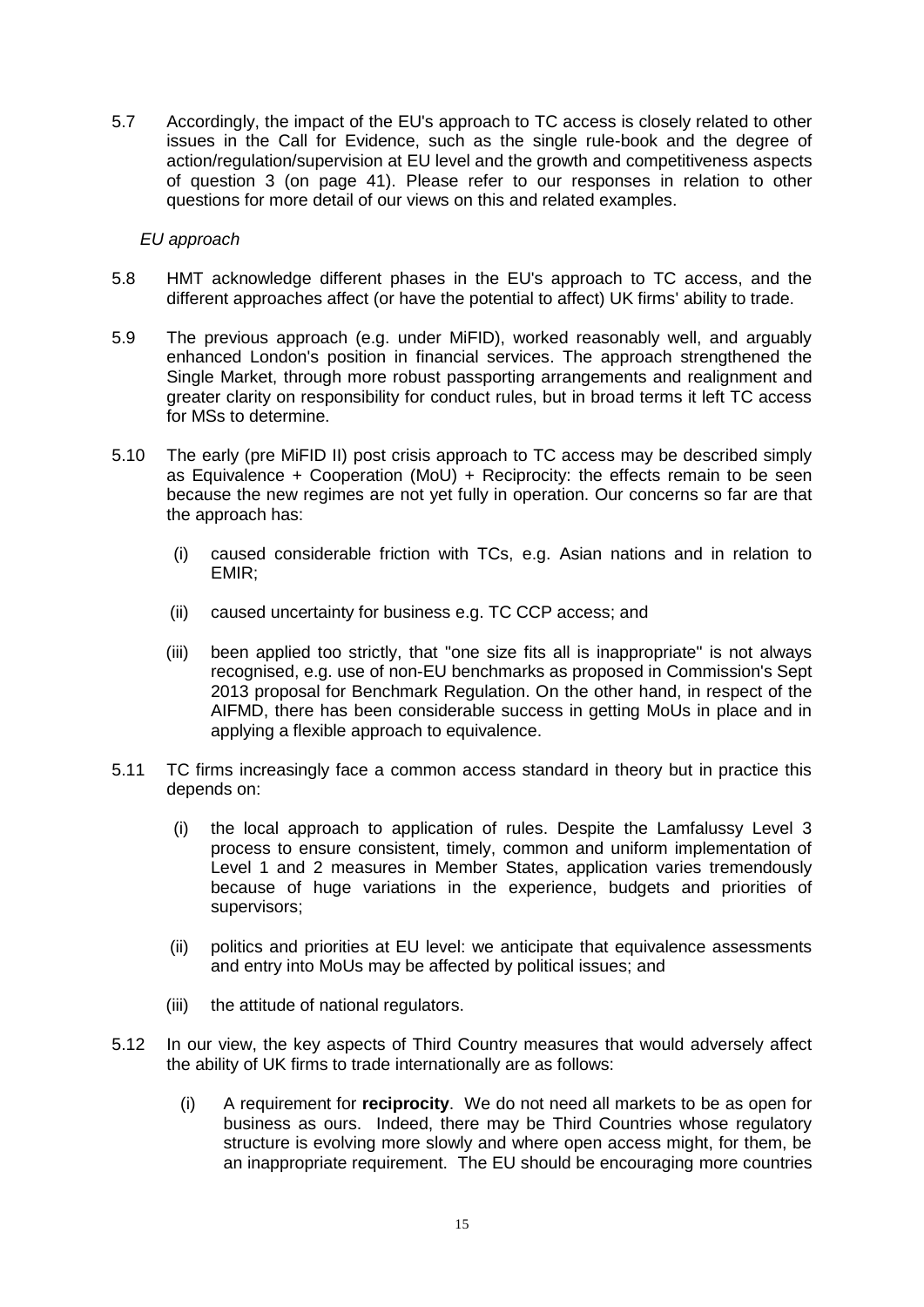to be open, rather than importing reciprocity measures in an ill-judged attempt to create a balance.

- (ii) **Equivalence**. Any equivalence assessment must be at a very high level. Do the rules, in general, try to achieve an appropriate degree of protection? Are they, for instance, part of the same G20 agenda? If so, no more detailed review should be necessary. In practice, any more detailed review is likely to show up relatively unimportant differences on the ground but might make an equivalence finding impossible.
- (iii) Restrictions on access to deal with EU-authorised firms or financial institutions, or on organised markets based in the EU, as distinct from retail or other less sophisticated market participants.
- (iv) Finally, the approach to considering reciprocity should be on an "**in-until-out**" basis. In other words, the markets should remain open unless there is a reason to close them. A requirement that all markets should be closed unless and until deemed equivalent would create not only an administrative burden but short-term barriers to entry that would damage the ability of the UK to conduct international business. It is inappropriate to give to EU institutions the power to close UK markets where the principle of subsidiarity does not require this to be the case.
- 5.13 We note that the newly-agreed MiFID Third Country Access provisions avoid these difficulties, and amounts to a significant new approach. It permits firms in Third Countries which have passed a high-level equivalence test (without a reciprocity requirement) to access professional and counterparty markets in all EU states on a uniform basis. The only requirements are: registration with ESMA; disclosure of non-EU status to clients; and non-exclusive submission to the jurisdiction of the courts in a Member State. For any Third Country not (or not yet) deemed equivalent, national regimes will continue to apply. Retail clients are protected differently – Member States can choose to require the establishment of local branches that would then need to comply with the EU's consumer protection rules. The UK should support strongly such an approach in future EU legislation

#### *6 Do you think that more or less EU-level regulation in the area of retail financial services would bring benefits to consumers?*

6.1 We have discussed in detail in other areas of this response some of the merits and demerits generally of the EU's developing approach to the regulation of financial services. Much of that discussion is equally relevant to the regulation of the retail sector. There is, however, a particular aspect to the regulation of the retail sector that differs from all other sectors and deserves specific consideration. The development and sustaining of the single market has been a fundamental tenet of the UK's approach to developments in EU regulation. This, and our open markets policy, have enjoyed the wholehearted backing of the City and of the industry generally over many years. Many of the detailed issues that are discussed elsewhere in this response, whether in relation to passporting rights, the use by financial services firms of branches rather than subsidiaries, the debate over the location of CCPs, depositaries and other service providers in the context of AIFMD and EMIR, the need for a level playing field under CRD and other capital requirements, or the scope for further developments in competition policy, all of these issues are underpinned by the UK's commitment to sustaining and developing the single market. By and large, however, these issues are structural. UK regulators are in principle able to negotiate on the Commission's proposals in these areas and, where necessary, reach compromises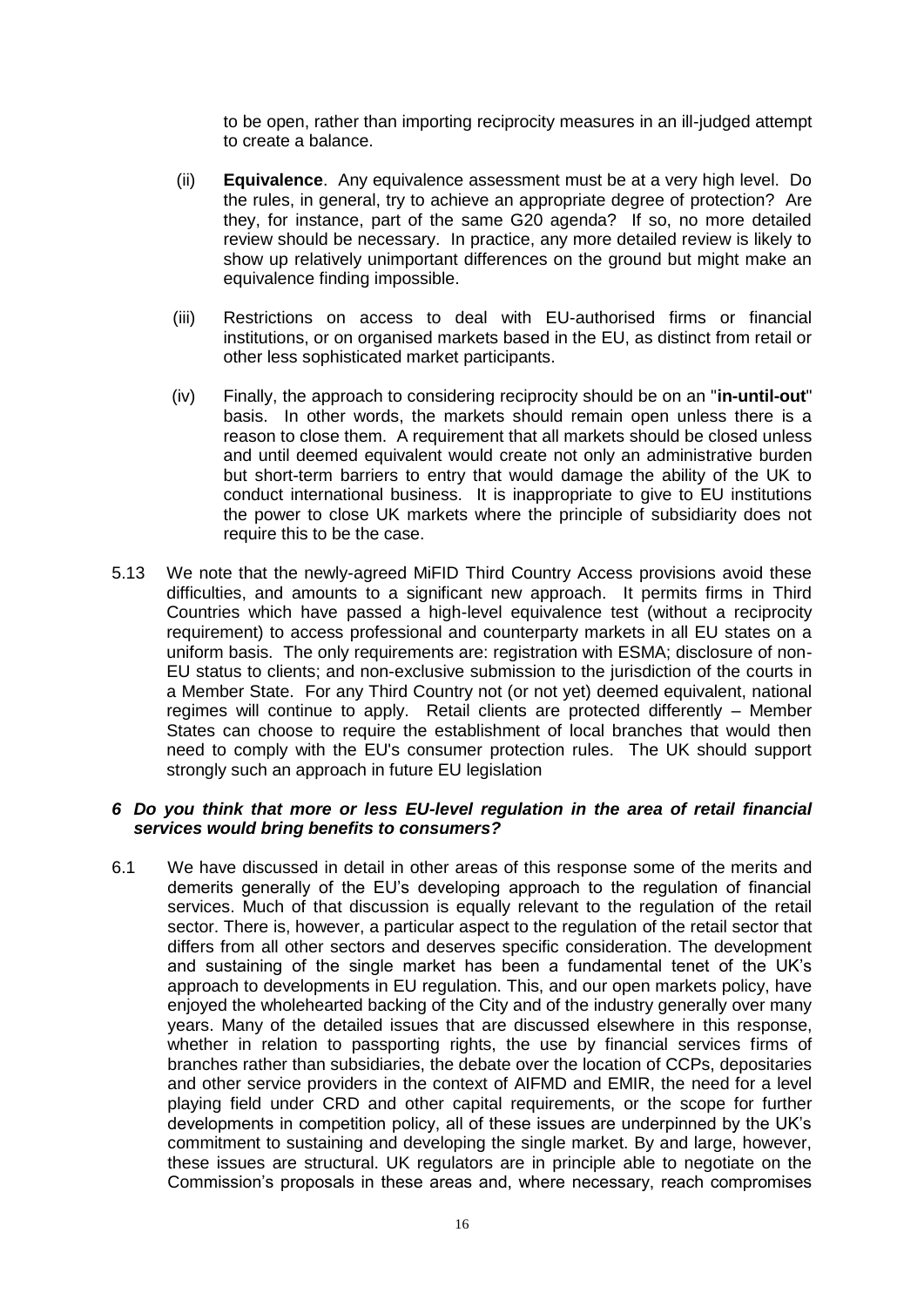on the UK's preferred position. The differing degrees of success that UK negotiators achieve during these processes are to some extent laid bare in this response. Nonetheless, progress has undoubtedly been made through the years in our move towards a single market and overall this has been a significant benefit for the UK financial services industry.

- 6.2 Uniquely, however, the impact on UK retail customers is far more mixed. Some of the structural developments and reforms have undoubtedly benefited retail customers during the financial crisis, just as they have benefited other industry participants. Those regulatory developments that have been specifically aimed at changing the conduct of retail business, however, have generally been at best harmless but equally have a propensity to damage the interests of UK retail customers. Very little has been both new and beneficial for UK retail customers. The reason for this is simple. As we noted in paragraph [2.1](#page-10-0) above, compared with other Member States, the UK is a unique place as a large and complex financial services centre. In many areas of financial services the UK leads the way in regulation (for example, with the Retail Distribution Review).
- 6.3 The result is that, for many years, we have had a comprehensive and sophisticated body of regulation governing the conduct of retail business. When EU regulators propose new rules to apply EU-wide in the retail area, in the majority of instances they will be seeking to cover an area that is already adequately covered in the UK by existing UK domestic rules, resulting in 'layering' of Regulations (e.g. in relation to PRIPs). When our negotiators, therefore, in the course of negotiations, put forward the UK rules as a model, some are likely to be accepted but others will be subject to objections from other Member States and are likely to be compromised. Unlike other areas where even a compromise may represent progress over the current position, from the perspective of UK retail customers such a compromise may well be retrogressive. The negotiations surrounding MiFID were an instance of this process and resulted, for example, in the unsatisfactory rules that we now have in relation to financial promotion, as noted in paragraph [4.4](#page-12-0) above. Even where the rules as finally agreed are not fundamentally different, our regulators have fallen into the trap of simply writing out large swathes of Directive, rather than interpreting them in clear cogent English that is adapted to UK circumstances and to our laws. The crossreferencing to EU source materials, which has become increasingly prevalent, has also detracted from the clarity of drafting that is particularly desirable in the retail business sphere.
- 6.4 In addition, EU regulation has increased the breadth of retail protection rules to extend beyond the retail sector (for example, the definition of 'professional client' under MiFID is too narrow). This does not bring any benefit to consumers.
- 6.5 Our general conclusion, therefore, is that further EU-level regulation in the area of retail financial services, with the exception of regulation allowing the development of products for the retail market, such as the UCITS Directives and the Payment Services Directive, may or may not be beneficial to the industry but are unlikely to be substantially beneficial to UK consumers.
- 6.6 In considering the retail financial services sector we also need to consider the broader prudential picture. There is a cross-border prudential issue in relation to the protection of consumers – as illustrated through the collapse of the Icelandic banks which were able to access the UK retail market without providing the same deposit protection to consumers as UK banks would be required to provide.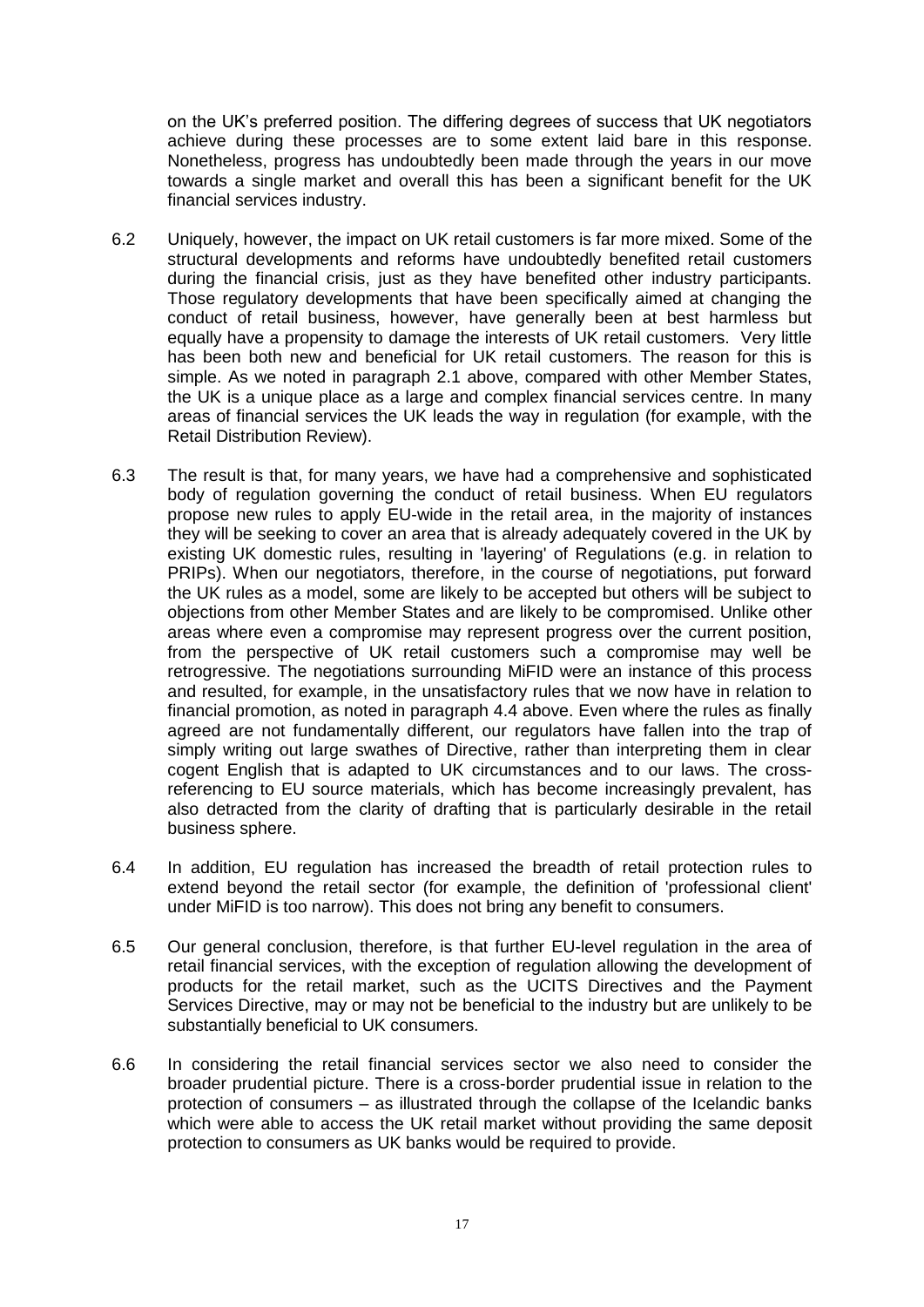#### *7 What has been the impact of the shift towards regulation and supervision at the EU level, for instance with the creation of the European Supervisory Authorities? Should the balance of supervisory powers and responsibilities be different?*

- 7.1 The creation of the ESAs signalled the start of a transition from a balance of competencies in which EU non-legislative bodies (the fore-runner organisations to the ESAs in particular, but also now the ECB) played an essentially consultative and coordinating role to one in which they play, or at least are intended to play, an increasingly prescriptive (i.e. rule-making) and interventionist (i.e. supervisory) role.
- 7.2 We have not yet had sufficient opportunity to see any of these bodies exercising the full range of their regulatory and supervisory powers and responsibilities to be able to draw comprehensive conclusions as to the effectiveness and appropriateness of their competencies. That said, we wish to make some observations based on what we have seen to date of the ESAs' evident ambitions and modes of operation, and a clear direction of travel in EU policy terms towards much greater centralisation and harmonisation (or at least intended harmonisation) of regulation and supervision.
- 7.3 Our frontline experience has been that the EU project to create a single rulebook for financial services, and more generally to harmonise regulatory supervision within the Union through greater use of EU Regulations in place of EU Directives, is both:
- 7.3.1 increasing the challenges for regulated firms and their legal advisers in assessing and advising on the scope and application of the law; and
- 7.3.2 we believe, compromising the ability of the UK legislator to create, and the PRA and FCA to operate, a financial regulatory system that, in seeking to achieve desired policy outcomes, takes account of the particular, and sometimes unique, features of UK financial services markets and (importantly from our perspective as legal advisers) the UK legal system.
- 7.4 This is leading inevitably to an erosion of legal certainty in our regulatory framework, as we are required to construe legislative drafting that is the product of extensive compromise processes (often aiming to satisfy competing national concerns and interests) through an EU law lens but for practical application in a UK law context. The erosion of legal certainty is coupled with issues of accountability resulting from the lack of transparency regarding the compromise processes, particularly the debates between ESMA and the Commission.
- 7.5 Against this background, an apparent inclination on the part of the ESAs for using nonformal texts, and in particular Q&A documents, in effect to set regulatory standards and to promulgate de facto rules is undesirable. Although the existence of Q&A documents is not undesirable per se, the Committee has concerns regarding the Q&A process, which is particularly important where Q&As are being used for these purposes. There is no visibility as to the process of how questions are submitted and by whom, nor how replies are determined. We would therefore welcome publication by the ESAs of information relating to the governance of the Q&A process.
- 7.6 Certainty of the law and of the application of the law is of course a key factor to restoring confidence in UK financial services and therefore also to encouraging investment and growth. We do not believe legal and practical certainty is mutually exclusive from achieving the international policy objectives to which the UK has committed. Equally, we do not believe harmonisation and the removal of impediments to free trade within the EU can be achieved only by unifying legal and regulatory systems within the EU.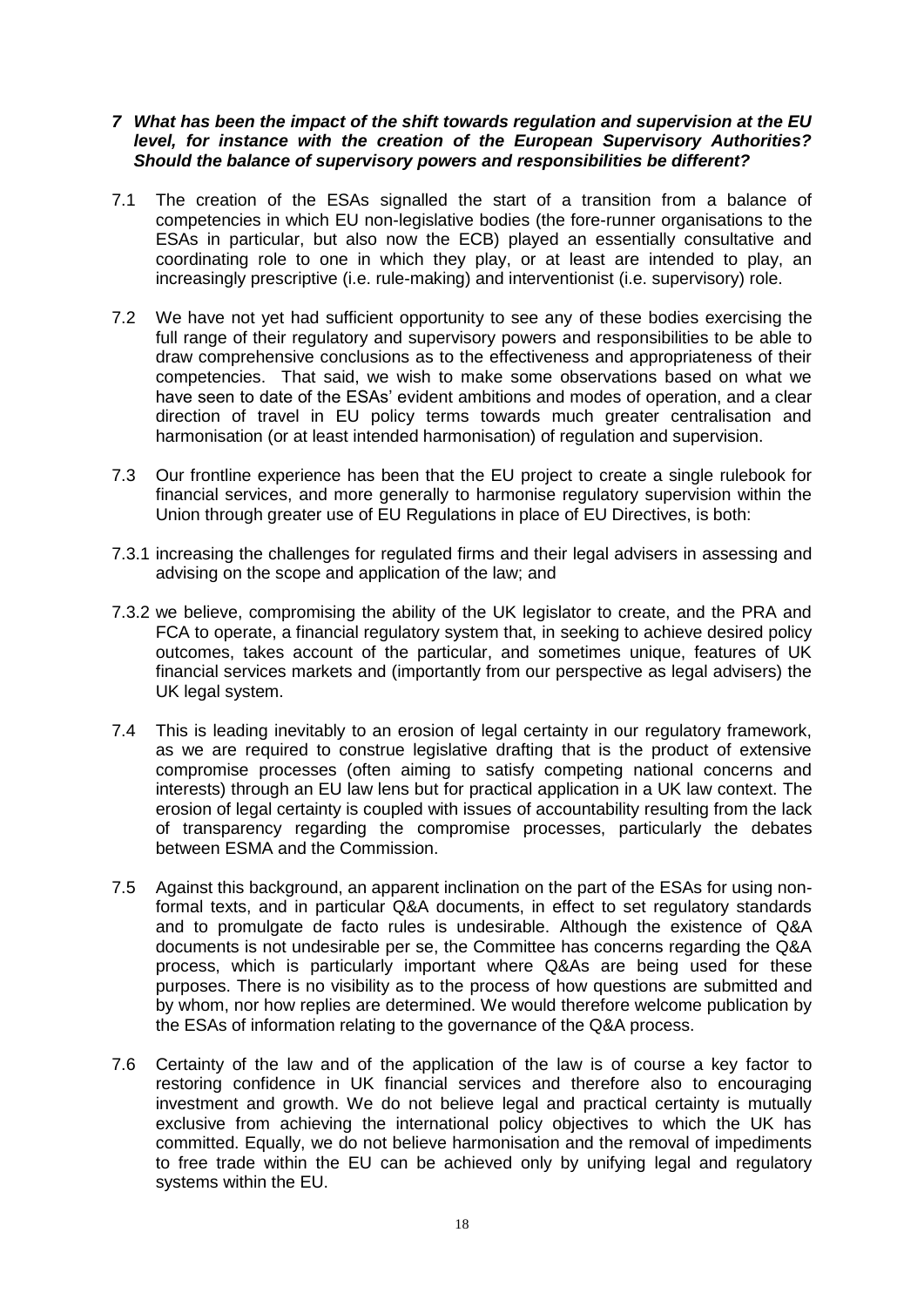- 7.7 There is a middle ground in which maximum harmonisation Directives can be used to create a framework around which guidelines and principle-based standards can then be applied in a national law context. There is certainly a role for the ESAs to play in this context in promoting and, where necessary, mediating/enforcing consistency of application of those standards across national regulators (inconsistent application of supposedly harmonised EU regulatory standards has equally in the past created legal uncertainty and unlevel playing fields which have complicated cross-border activity); but this does not need to be without prejudice to the ability of national authorities to set and construe their own rulebooks.
- 7.8 In order for ESAs to contribute properly to promoting the consistency of the application of harmonised EU rules across Member States, they must be sufficiently resourced. The current under-resourcing of ESMA means amongst other things that firms cannot engage with it on a bilateral basis.
- 7.9 Whilst the Committee supports the role of the ESAs, their increasing importance raises a greater concern regarding their accountability. It is imperative that ESAs are independent, transparent and act properly in accordance with the law. Guidance and technical standards should not seek to reintroduce provisions which were rejected at Level 1, for example the ESMA Remuneration Guidelines produced under the AIFMD apply the concepts to delegates, a concept not in the Level 1 Directive. ESAs should be subject to a requirement to observe proper constitutional arrangements.
- 7.10 While we recognise that ultimately the balance of legislative and supervisory competence between the UK and the EU is a policy matter on which macro political decisions must be made, from our perspective as legal advisers we are certainly concerned that the direction of travel at the EU level is evidently for ever greater transfer of rule-making and supervisory decision-making away from national regulators to bodies which at present are insufficiently accountable to and challengeable by the constituencies which they supervise.

#### *8 Does the UK have an appropriate level of influence on EU legislation in financial services? How different would rules be if the UK was solely responsible for them?*

- 8.1 We recognise that the judgment on whether the UK has an appropriate level of influence at EU level is largely political. Nevertheless, it would appear that, given the facts stated by HMT, the UK does not have an appropriate level of influence in comparison to its position as the world's leading financial services centre (according to the Global Financial Centre Index in 2013, as noted at paragraph 1.18 of the HMT Balance of Competences Review). It is clear from the unsatisfactory position under the AIFMD (which impacts the UK more than any other Member State) that the UK has insufficient influence on EU legislation. We hope that the FCA and PRA will cooperate with each other effectively to ensure that the division of regulatory responsibility does not reduce or weaken UK influence in future.
- 8.2 Setting aside how different the rules might be in substance, we make below two points of a legal nature on how the rules would be different if the UK was solely responsible for them and also make some observations on policy issues.
- 8.3 First, one method of introducing flexibility into the legislative framework which has been helpful in the UK context has been the grant of waivers from the detailed application of the rules in limited circumstances (broadly, where this is justified on the grounds of the burdensome nature of the application of the rules or their not achieving the purposes for which they are made and, in each case, the waiver would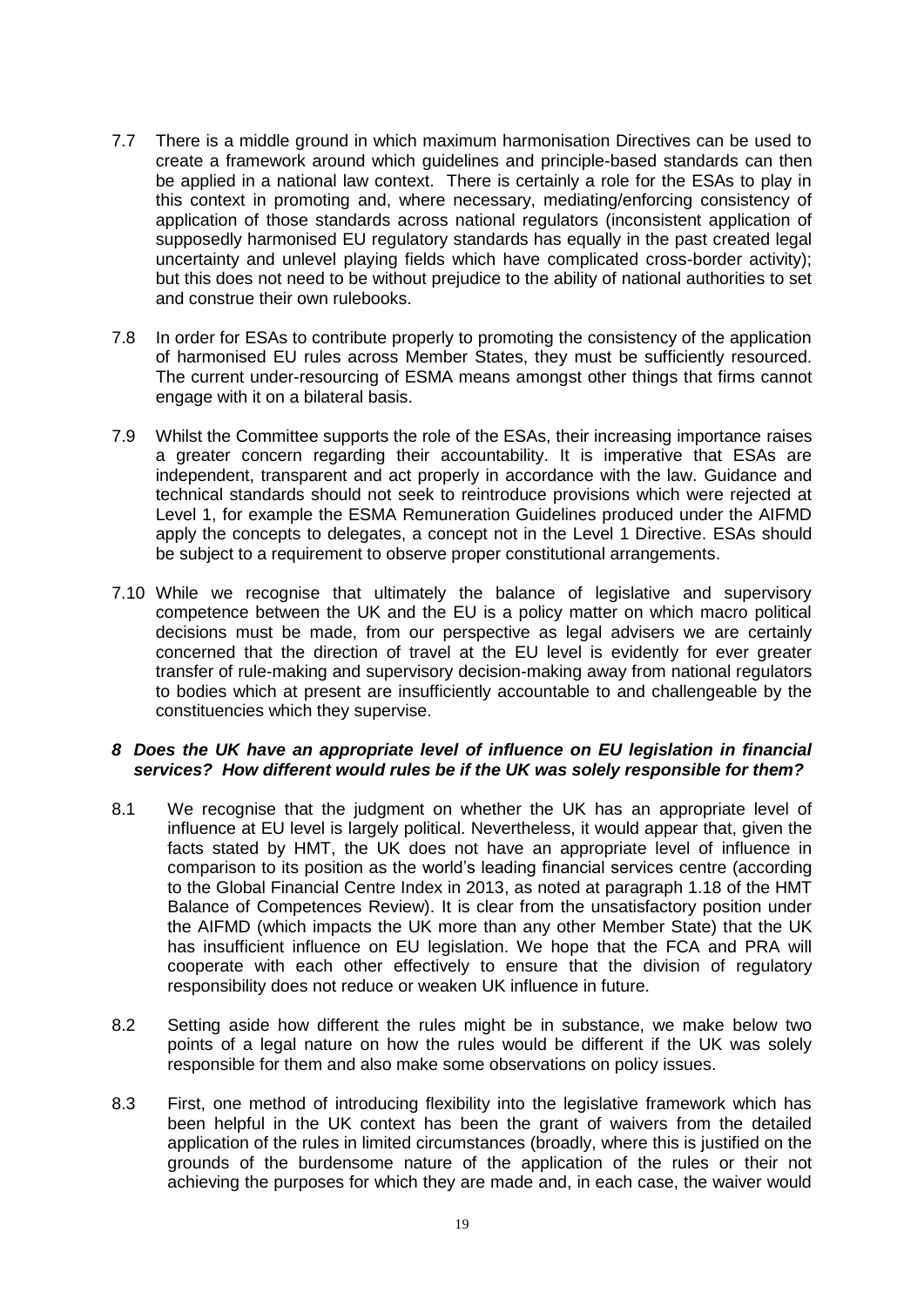not adversely affect the advancement of the regulator's statutory objectives). Whilst the depth of Level 2 legislation is now much greater than it used to be so creating a more fact specific regime, the complexity of the market means that not all circumstances can be dealt with in legislation. However, with some exceptions, e.g. those relating to pre-trade transparency under MiFIR, there is now little ability for either ESMA or national competent authorities to grant a waiver from the application of the rules and this would be different if the UK was solely responsible for the rules. Further thought on introducing a degree of fact specific flexibility within a transparent framework (as exists in the UK where the existence of waivers is published by the competent authorities) would be welcome. Any framework would of course have to respect the separation of legislative and executive powers under the Treaty.

- 8.4 Secondly, there is more opportunity in the UK for expert legal advice on the drafting of amendments to be taken during the negotiations through Parliament on a piece of legislation. This results from the fact that given that almost all legislation is Government sponsored, specialist Parliamentary Counsel will review all amendments to check for consistency and drafting clarity. Therefore, there is a clearer distinction between the policy decisions of the legislature and the process of encapsulating these decisions in clear and consistent legislation. Whilst the process of settling the text and translation which takes place after the text of Regulations or Directives is settled and prior to entry into the Official Journal is helpful in this regard it does not go as far in permitting lawyers to ensure clarity and consistency of definitions and provisions as would be the case in the UK legislative process. As Directives and Regulations are now much more detailed in nature the precise linkage of the provisions and clarity of definitions has become more important in our view. We would welcome the establishment of specialist Parliamentary Counsel in respect of EU legislation to address these issues.
- 8.5 As a general comment, we also note that in our experience it is clarity of policy across the whole of the intended scope that is fundamental to the clarity of drafting of legislation. Accordingly the comments elsewhere in this response about policy formation are key.
- 8.6 From a policy perspective, we also note here a concern that the approach of UK authorities (Government and regulators) may disadvantage the UK in the evolving environment. In an EU of supposedly common standards, and easier cross-border access within the EU, third country firms and EU financial institutions may perceive that the tendency of the UK to gold-plate the EU requirements in practice (see below) militates in favour of establishing in another EU Member State:
	- (i) we have seen firms establish in Ireland, Paris, Malta, the Netherlands and Luxembourg ( and the UK approach has been a relevant factor);
	- (ii) from the perspective of competing for third country firms to establish here, being outside the Eurozone is already seen as a disadvantage by many – accordingly, the UK's case challenge to the ECB's location policy for clearing houses clearing Euro denominated instruments is important to minimise any such perception abroad as well as in relation to the particular issue and business in that case.
- 8.7 In addition we would encourage the UK authorities to have the courage of their convictions and be more proactive in promoting the UK. Many firms within the scope of the AIFMD considered where to base their principal AIFM at an early stage because business decisions have lead times for implementation. The publicity put out by regulators and governments (for example, Luxembourg, Ireland) to the effect that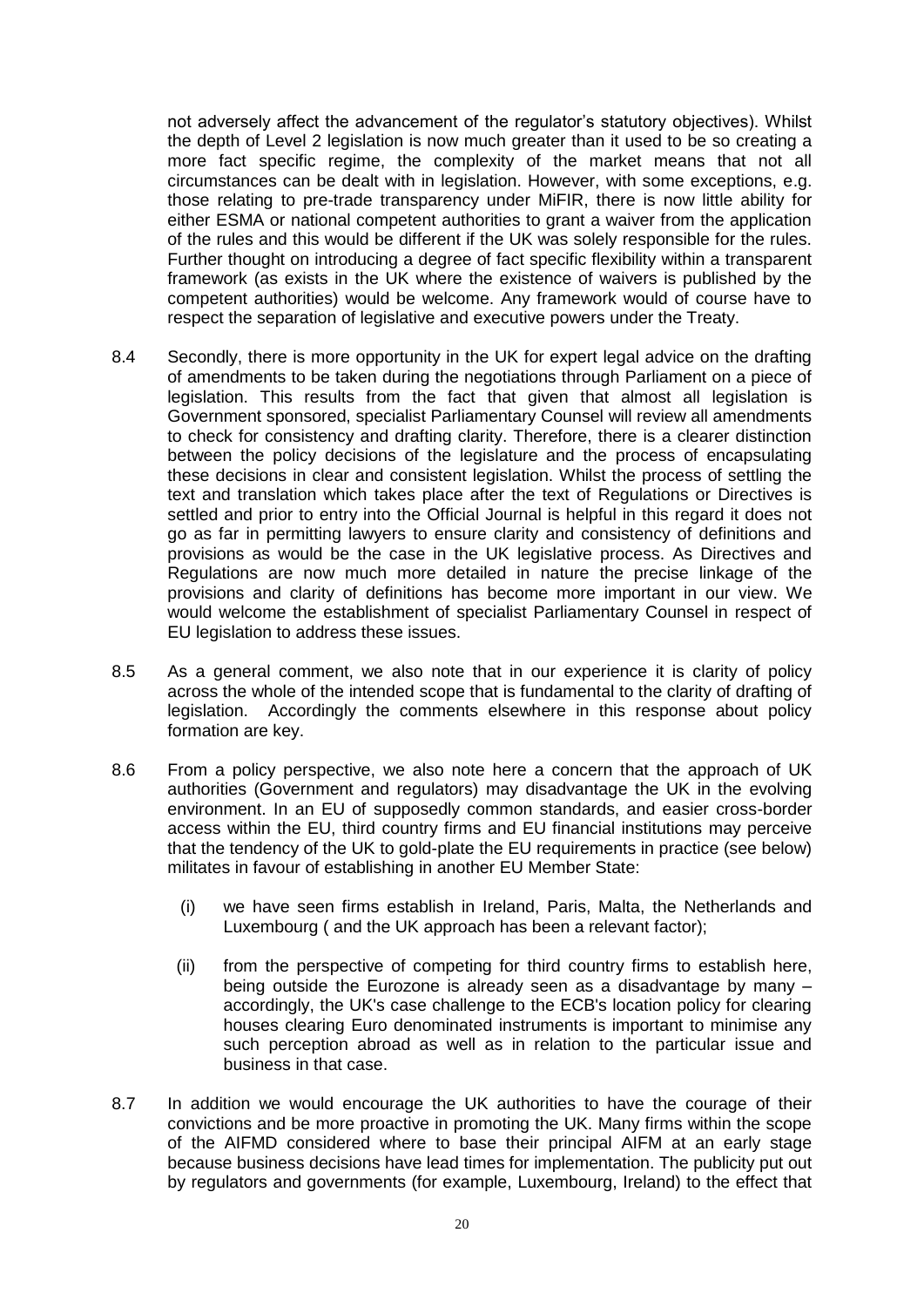they would have their implementing legislation out early etc. encouraged firms to move there. Yet in the end the UK was a leader, but it had not created the impression that it would be, and it lost out as a result.

- 8.8 The problem of super-equivalence or gold-plating has been well documented in studies over the years. However, whereas regulators and Government have expressed an intention to move away from this approach, and under many post-crisis measures there is less opportunity for any Member State to impose additional requirements, in practice there can be super-equivalence through interpretation and supervisory application.
- 8.9 Following on from the previous point concerning the UK approach to regulation and supervision, we would emphasise two points:
	- (i) We have seen areas where the UK authorities are becoming bolder and constructive in interpreting EU legislation (for example, as noted above in relation to some aspects of AIFMD) and acknowledge this change of tone in the approach of the UK regulators to EU rules. However both historic and cultural issues lead on occasions to the UK authorities adopting interpretations and approaches which can cause unnecessary difficulties for firms in the UK. We would encourage the UK authorities to continue to reflect on the way to approach interpretation issues.

The approach to legal interpretation adopted to UK laws, which is a relatively literal and forensic approach, does not sit so easily when interpreting European laws which are not drafted under the same conventions as domestic law. This is in contrast to the purposive approach we experience from many continental regulators and their legal advisers, in line with civil law traditions. We acknowledge that elements in our own profession are also responsible for excessively literal interpretation, but that often reflects the regulator's attitude: UK private practice and in-house counsel cannot advise their clients based on an approach that is at odds with the interpretative approach of Government/regulators, given that most clients seek a nonconfrontational relationship with regulators.

(ii) We have also seen UK regulators influence stricter interpretations to pursue their own objectives, in the face of the purposes and meaning of the legislation. Whilst no example springs immediately to mind in the context of third country access, we see it currently in the FCA's attempts to have fund managers treated as counterparties and therefore to report separately the trades they execute as agent for clients, even though in respect of each trade resulting from an aggregated order they will notify the dealer of the true (client) counterparties and the allocation to each, in good time for the dealer to submit its own trade report.

#### *9 How effective and accountable is the EU policy-making process on financial services legislation, for example how effective are EU consultations and impact assessments? Are you satisfied that democratic due process is properly respected?*

9.1 In terms of initial *policy*-making process, this is not accountable. While Commission proposals for Directives or Regulations do not necessarily emerge without warning, they are rarely subject to much consultation. For instance, the proposal for the AIFMD emerged in 2009 as part of a suite of measures developed in great haste following the financial crisis; no specific pre-consultation was carried out. The proposed AIFMD (as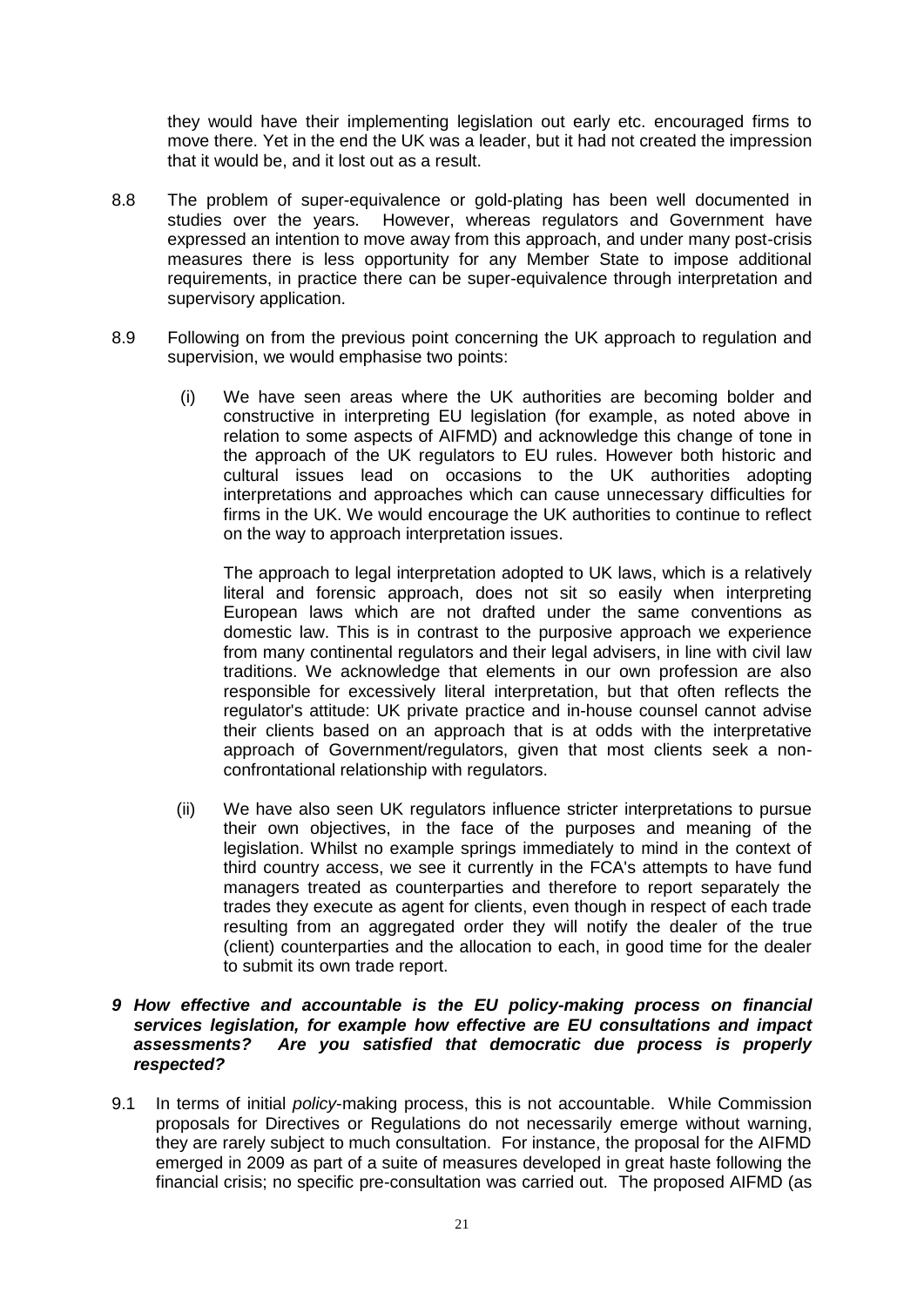is true of all legislative proposals) represented the Commission's *political* stance – and while this initial position was ultimately ameliorated to a certain extent during subsequent negotiations (including the involvement of the Parliament in trilogue), one should not underestimate how significant this political stance is.

- 9.2 While a proposal for a Directive is accompanied by a written impact assessment from the Commission, which ostensibly acknowledges the principles of subsidiarity and proportionality, no meaningful or empirical assessment of the *costs* that will ultimately be borne by the industry is carried out; in short, the political ends justify the means. There is a tendency for such impact assessments to focus on the intended regulatory *benefit* that the Commission expects, or hopes, the proposal will deliver (seeing that as the "impact"), without a true consideration of the inevitable costs that will be borne by the industry. In other words, they operate more as a detailed self-justification for the approach adopted by the Commission than an objective assessment of whether the benefits will truly outweigh the costs and, accordingly, are not genuine costs/benefits analyses. Indeed, trade associations and other respondents often find that they have to commission their own detailed cost/benefit reports as part of their responses to consultations; but this is often too late to influence conclusions.
- 9.3 There are issues regarding the quality of the EU policy-making process. A 'rush to legislate' has resulted in poor quality output. Drafting of legal text at Level 1 is often ambivalent at best on key issues, and sometimes the poor drafting is in fact the manifestation of a political compromise or "fudge" across Member States during the trilogue process (see below). Points of problematic and significant detail are left to be hammered out in the often-truncated Level 2 process.
- 9.4 Once a Directive reaches trilogue, the entire EU legislative process becomes much less transparent. While there may be periodical reports as to the status of negotiations from the press or from "insider" sources, no formal announcements appear on the websites of the European institutions. It is at this stage of trilogue negotiations that political bargaining between the EU institutions – and between the Member State representatives – results in compromise amendments to the text of the legislation, sometimes to the substantive text itself and sometimes to the recitals. Furthermore, at this stage, the Parliament can seek the introduction of quite substantial amendments to the legislation. None of these amendments are subject to any obligation to conduct an impact assessment or costs/benefits analysis despite the fact that, due to the political compromise process, they may make their way into the final text.
- 9.5 In the development of implementing legislation, ESMA is not able to set its own timelines for its consultations. It is often hostage to unrealistically short timeframes set by the Commission which leave little opportunity for ESMA to conduct a proper and meaningful consultation process or for it to assimilate a huge volume of detailed responses received from the industry – i.e. the people who have the closest, most expert understanding of the practical implications of how the implementation proposals will affect their industry and the economy generally.
- 9.6 Although consultations are conducted by ESMA, it is the Commission which makes the final rules, with or without regard to the recommendations of ESMA. The consultation process is therefore flawed and undemocratic since the final text proposed by ESMA is always open to being overruled or ignored by the Commission in pursuing its political goals. This is regardless of the sensible and pragmatic concerns raised by the industry and acknowledged by ESMA. In the context of the AIFMD, the final text of Commission Delegated Regulation No. 231/2013 (which finally appeared in March 2013 barely three months before the AIFMD implementation date) did not follow the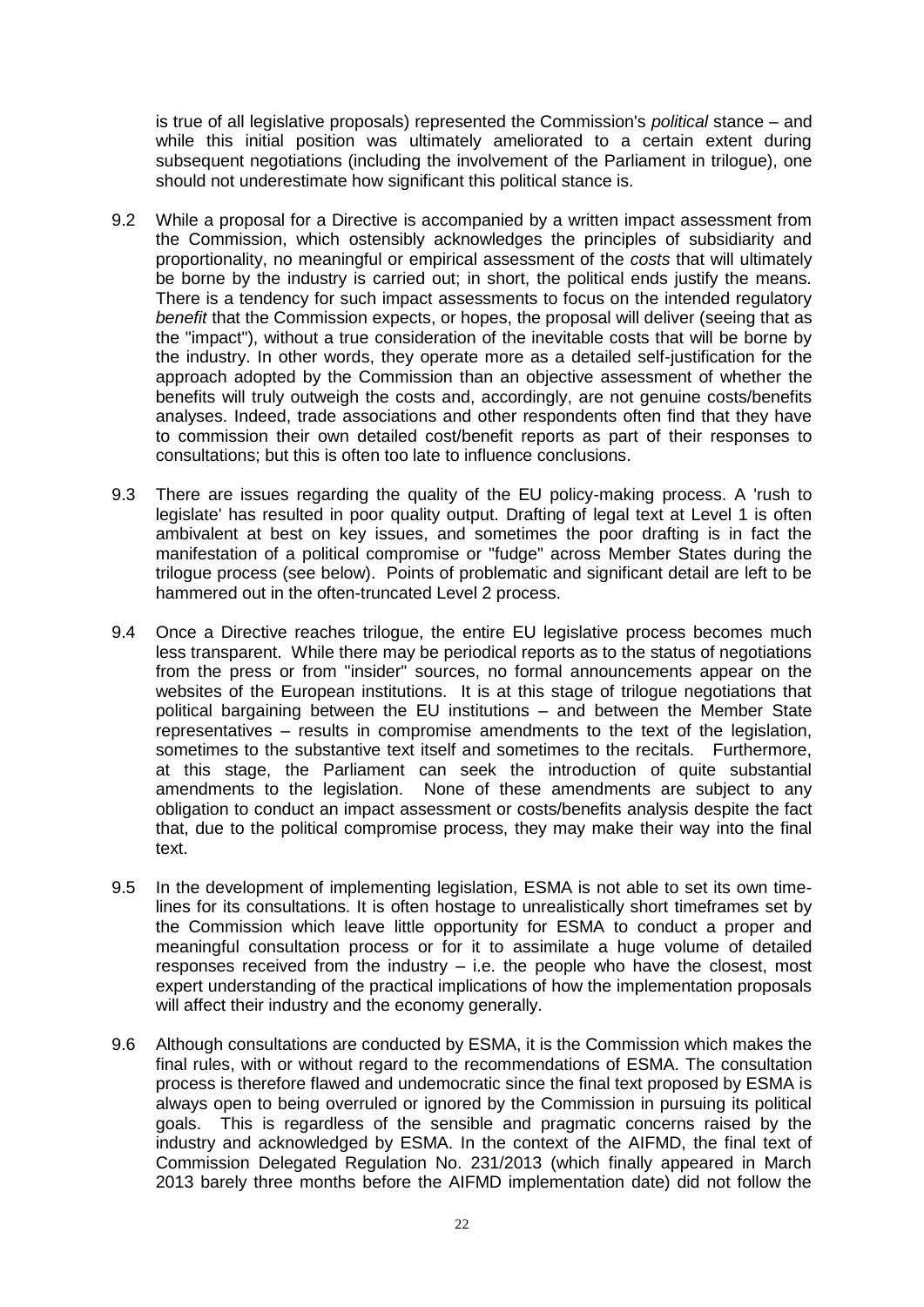recommendations that ESMA had made, *in the light of consultation responses from the industry*, in respect of a number of key areas, such as: the methodology for calculating leverage, the requirements of the Directive as regards delegation (including the detailed criteria to determine a "letterbox entity") and the extent to which "collateral" should constitute assets that can be held in custody for the purposes of the depositary provisions.

- 9.7 There has also been a tendency for both ESMA and the Commission, in promulgating Level 2 implementing measures, to go beyond what is mandated by the Level 1 text and, in effect, to seek to rewrite the Level 1 provisions to give effect to the Commission's political goal despite the democratic, political agreement reached at Level 1.
- 9.8 As ESMA often has to draft Level 2 implementing legislation against tight, and often unrealistic deadlines, this can result in unfortunate delays in the finalisation of such legislation, meaning that firms can often face the prospect of the Level 1 legislation nearing implementation without crucial Level 2 details being finalised until extremely late in the day. By way of example, the final Level 2 implementation text for the Short Selling Regulation only became available a few weeks before the implementation date, giving rise to uncertainty for the industry. A similar problem arose on the July 2013 implementation of AIFMD, as discussed at paragraph [1.8.12](#page-5-0) above. It is an inherent flaw in the EU legislative process that the Level 1 implementation date is "hard wired" into the relevant Directive or Regulation itself. This deadline cannot be subsequently postponed without the promulgation of a further piece of legislation which then has to be approved by the Parliament and Member States through the usual legislative process. This rarely happens in practice, particularly where there is a "political" imperative behind implementing the Directive by a certain date (the delay to the implementation of Solvency II being an example of a rare exception). Against this tight and generally unmoveable Level 1 implementation deadline, ESMA has to seek to consult on and develop highly detailed Level 2 implementing legislation. Delays in the development and finalisation of that legislation, without any relaxation of the implementation deadline, means that firms and their regulators do not have sufficient time properly to implement the legislation. ESMA (and, indeed, where relevant, the other ESAs) should be given more time in which to consult with industry in order to ensure that implementing legislation, technical standards and guidance and recommendations are consistent and also capable of practical and realistic implementation. Following the finalisation of such Level 2 measures, the industry should be given a realistic time frame in which to implement requirements.
- 9.9 Given the wide ranging/ fundamental nature of legislation, it is critical that reviews are conducted on time and properly (especially in respect of the pre and post-trade transparency requirements under EMIR, MAR and MiFID - whether these match closely or whether firms will need to comply with different requirements).

#### *Examples*

## **AIFMD**

9.10 The policy-making process in relation to the AIFMD is discussed in detail above.

## **CRD IV**

9.11 There was a lack of clear information about the intended dates for implementation of CRD IV, as the legislative process suffered from an increasing number of delays due to the ambitious initial timetable. In addition, the process was also marked by an initial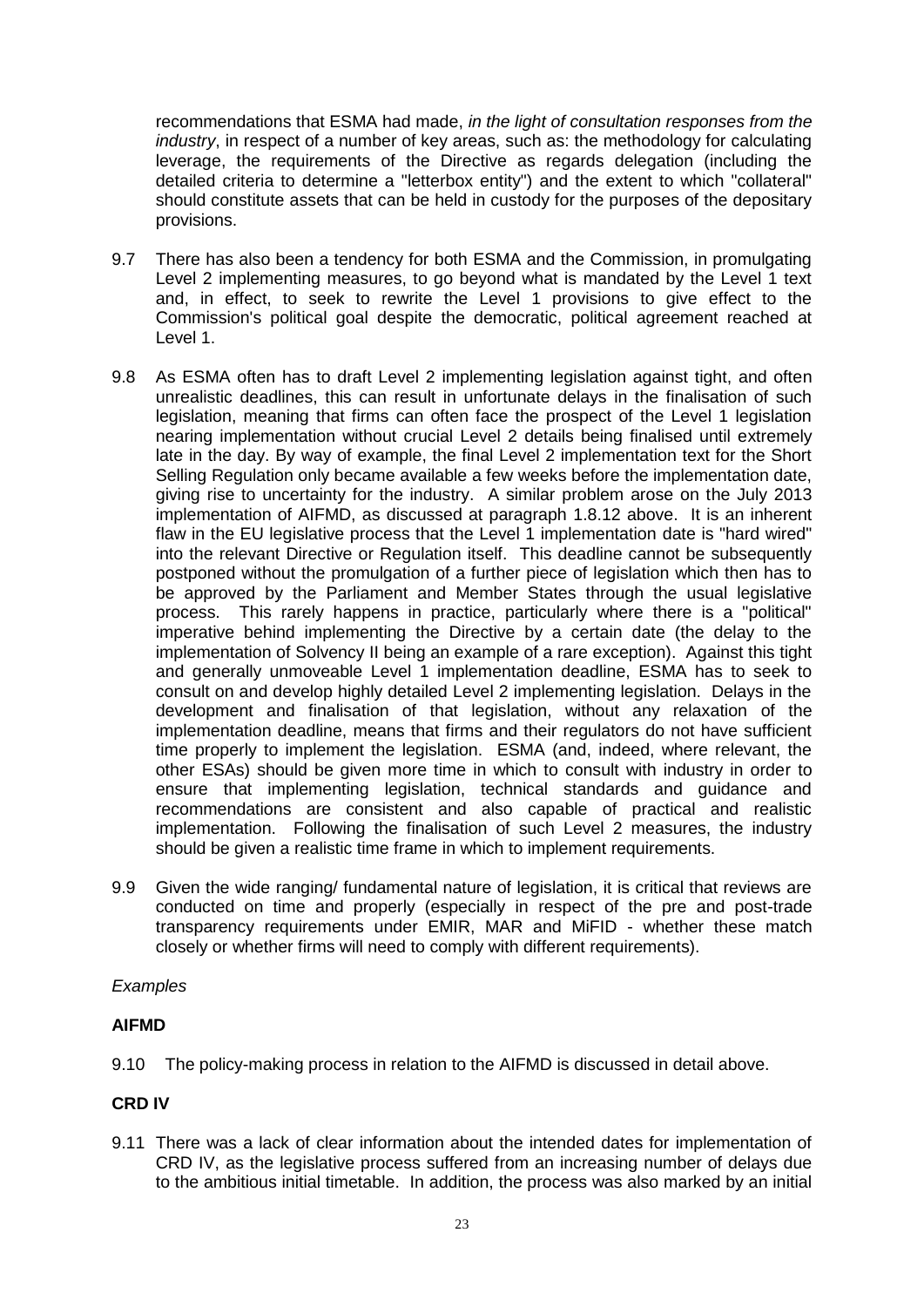lack of transparency in terms of the content of the texts. In its initial consultative working document published on 26 February 2010, the Commission indicated that it would publish the legislative proposal for the CRD IV package in the second half of 2010, with the aim of implementing the relevant amendments to the CRD regime by the end of 2012. In November 2010, only shortly before the expiry of its initial proposed deadline for publication, the Commission indicated through a press statement from Michael Barnier that the proposed text for CRD IV would not be published until March 2011, in light of the Basel III agreement which had been concluded two months before in September 2010. Although a draft version of the proposals was subsequently published in March 2011, it was not made publicly available at that time, preventing wider industry participants from having the opportunity to provide feedback on the initial formulation of the rules. This was notwithstanding that the text was made available to national governments, as evidenced by the letter dated 19 May 2011 commenting on the proposals, which was signed by representatives of seven EU countries, including the UK. The Wall Street Journal reported on 17 June 2011 that the Commission had responded to the letter on 1 June 2011 in a private letter, the text of which was published in full in the newspaper. It is unfortunate that while national administrations had the ability to influence the shape of the legislative proposals at this early stage, no provision was made for wider dissemination of the text in order to gain comments from those in the financial services industry who would ultimately be affected by the legislation. The final public legislative proposal for CRD IV was only published later on 20 July 2011.

9.12 The CRD IV legislative process in the Parliament was characterised by continual postponements of the consideration of the legislative texts in plenary session as it became apparent that the original timetable was increasingly unrealistic. In total, there were no fewer than 13 revisions of the Parliament's procedural file for review of the CRD IV package, set out below, demonstrating the extent to which the length of time required to debate the legislation at the EU level had been misjudged:

| Date of entry in procedural file | Proposed date of consideration at European      |
|----------------------------------|-------------------------------------------------|
|                                  | <b>Parliament plenary session</b>               |
| Original scheduled date          | 12 June 2012                                    |
| 9 May 2012 revision              | $2 - 5$ July 2012                               |
| 26 June 2012 revision            | 22 - 23 October 2012                            |
| 2 July 2012 revision             | 10 - 13 September 2012                          |
| 30 August 2012 revision          | 19 - 22 November 2012                           |
| 14 November 2012 revision        | 10 - 13 December 2012                           |
| 28 November 2012 revision        | 11 – 14 March 2013                              |
| 30 November 2012 revision        | 10 - 13 December 2012                           |
| 13 December 2012 revision        | 14 - 17 January 2013                            |
| 10 January 2013 revision         | $11 - 14$ March 2013                            |
| 23 January 2013 revision         | 15 - 18 April 2013                              |
| 22 February 2013 revision        | $20 - 23$ May 2013                              |
| 28 February 2013 revision        | $10 - 13$ June 2013 (but accompanied by a       |
|                                  | press release stating that the Parliament was   |
|                                  | "likely" to consider the proposals between 15 - |
|                                  | 18 April 2013)                                  |
| 4 March 2013 revision            | 15 - 18 April 2013                              |

9.13 The text was eventually adopted by the Parliament on 16 April 2013, almost a year after the initial scheduled date for plenary review. The constant revisions to the procedural file affected the ability of industry participants and professional advisers to predict a clear timeline for when the final definitive legislative texts would become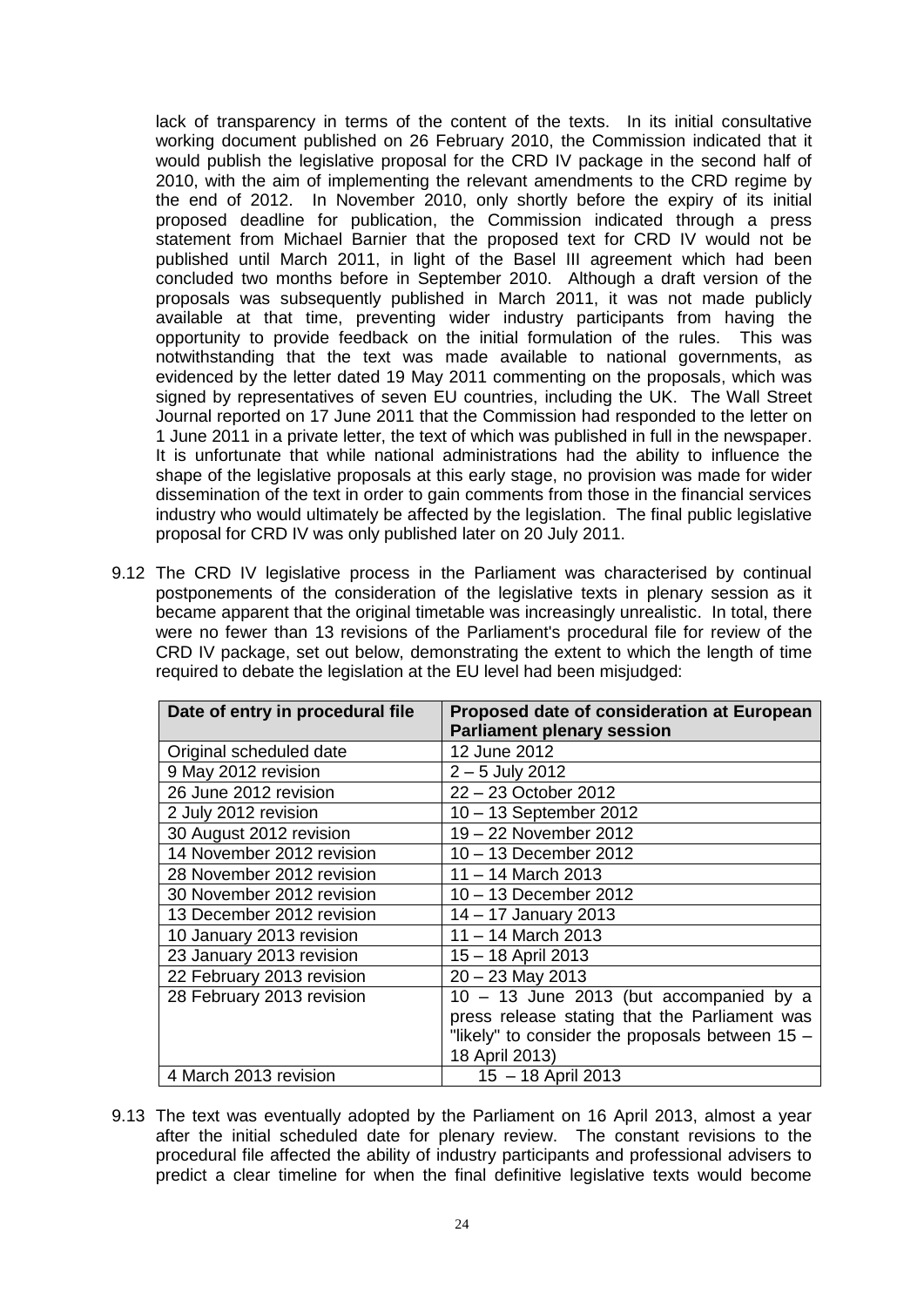available, undermining certainty and hampering preparations for implementation. The legislative process would be more effective if the EU institutions were able to make realistic initial assessments of the length of time required to consider complex financial services legislation, setting much clearer public expectations of the debating process, the likely dates of publication of final texts and the full implementation period.

- 9.14 The original intended implementation date contained in the CRD IV legislative proposals was 1 January 2013, yet that date passed without an amended date (or any other interim arrangements) being communicated by any of the EU institutions. For example, on the 22 February 2013, the then-FSA published a statement indicating that while firms were expected to take all action that they could to prepare for CRD IV, no alternative implementation date had yet been specified at the EU level. Even after the texts had been adopted on 16 April 2013, the implementation date remained unclear due to uncertainty about how long it would take for translated versions of the text to be published in the Official Journal of the European Union. Accordingly, there was considerable confusion throughout the financial services industry about the length of time that would be available to firms to put in place the measures required to comply with the final agreed provisions in the texts. Further uncertainty was caused by the publication of revised texts by the Council on 17 June 2013 and the Parliament on 19 June 2013, correcting errors in the original adopted versions. These revised texts were not published in the Official Journal until 27 June 2013; had they been published after 1 July 2013, the implementation date for CRD IV would have been delayed by six months until 1 July 2014. The fact that the implementation date was still uncertain so late in the process, leaving just five months for implementation of a large number of very complex regulatory provisions, is a clear indication that the EU process for financial services legislation is not effective due to its failure to provide clear information and legal certainty to those who are subject to its rules.
- 9.15 In addition, the chaotic timetable for CRD IV left insufficient time for consultation and implementation of the relevant rules at the individual Member State level, meaning that the FCA had three outstanding consultations relating to the application of CRD IV to investment firms in the UK (CP 13/6, CP 13/9 and CP 13/12) which were addressed simultaneously in one policy statement (PS 13/10) published on 13 December 2013, just over two weeks prior to the implementation date on 1 January 2014. While this was not the fault of the FCA, it is nonetheless evident that there was insufficient time to consult on a large number of important policy decisions and rules. Due to these unrealistic time constraints, the text in PS 13/10 which explains the FCA's responses to consultation feedback is only 39 pages long (the bulk of the policy statement instead being the final adopted rules), notwithstanding the importance and technical complexity of the subject matter. The ineffective process at the EU level can therefore also have a corresponding adverse effect on rule-making processes at the national level, reducing the scope for a full democratic consultation and harming the quality of the final enacted provisions.
- 9.16 The CRD IV legislative process also failed to provide sufficient final guidance to industry participants on many of the extremely complex obligations to which they are subject by virtue of the final texts. For example, the final COREP and FINREP regulatory reporting requirements under CRD IV involve a very large number of reporting templates, including:
	- o 25 templates (with certain sub-templates) covering capital adequacy, group solvency, credit risk, operational risk and market risk;
	- o templates covering large exposure reporting;
	- o templates covering leverage ratio reporting;
	- o templates covering liquidity reporting; and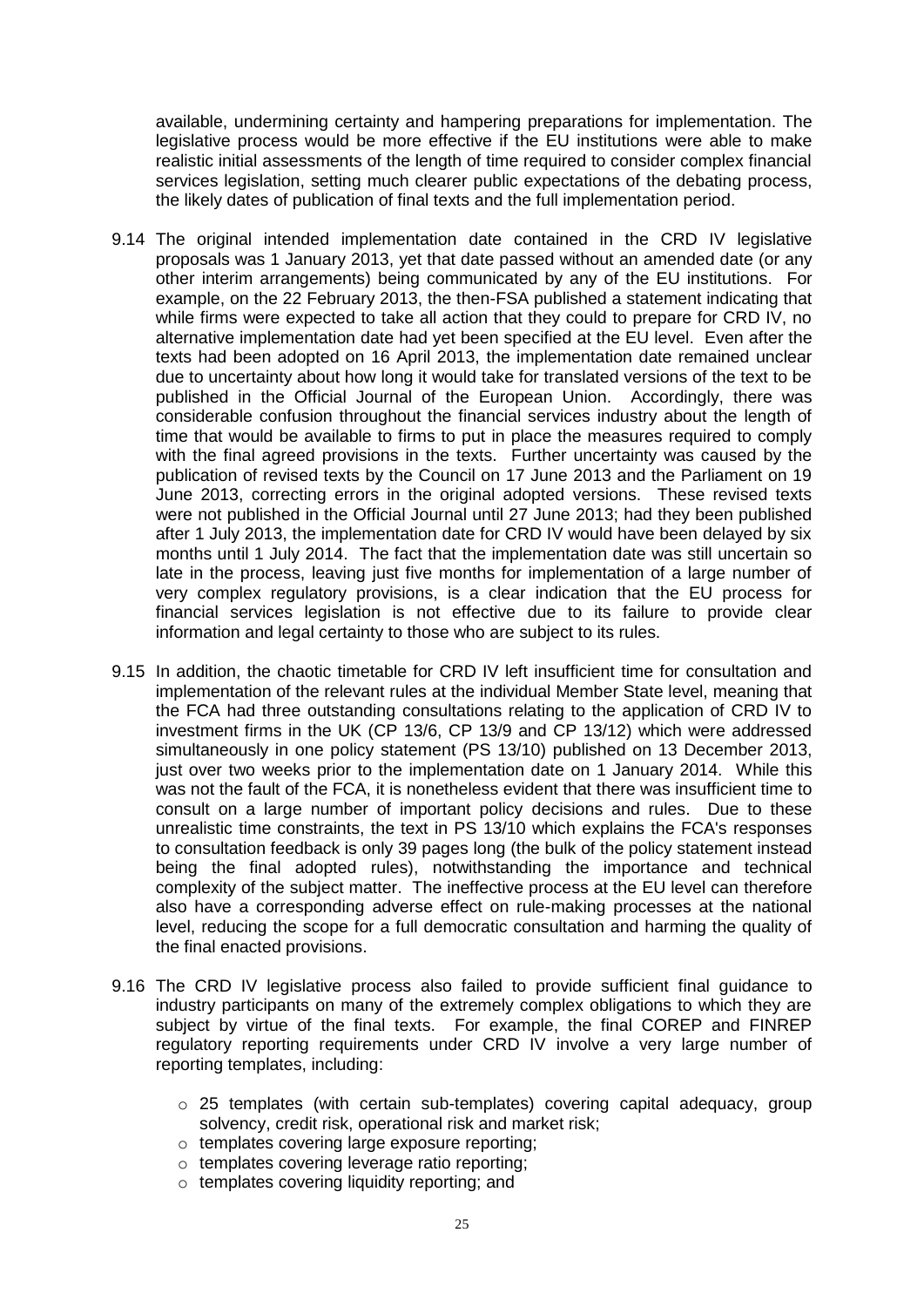- $\circ$  31 templates covering FINREP reporting (with a large number of sub-templates).
- 9.17 While it is true that not all of these templates are required to be reported by all firms, it is nonetheless difficult for firms to determine their individual reporting requirements based on the limited guidance provided in the draft implementing technical standards published by the EBA, particularly where firms are also subject to consolidated reporting obligations. Much of the guidance contained in the annexes to the draft ITS is highly technical and cross-refers back to provisions in the Capital Requirements Regulation without providing additional assistance. The FCA has indicated that it considers that it is only able to provide very limited guidance on firms' reporting obligations under CRD IV because these are contained in the Regulation, which is directly applicable and therefore leaves no scope for individual interpretation by national competent authorities. The fact that many industry participants have found the EBA's guidance unsatisfactory or incomplete can be attested by the large number of outstanding queries relating to supervisory reporting on the EBA's Single Rulebook Q&A webpage, requesting further clarification of the technical requirements. As of 8 January 2014, there were approximately 220 outstanding questions (out of 361 in total) which had been classified as relating to the EBA's guidance on supervisory reporting under CRD IV; this is a considerable number, given that in total only 91 answers to questions on the CRD IV regime have been provided by the EBA since July 2013. Although the EBA's Q&A facility is a useful tool for supervisors and firms to gain additional assistance, it is not intended to operate as a substitute for carefully considered and drafted legislation and guidance during the initial legislative process (and in addition the Committee has concerns regarding the transparency of the Q&A process, as noted at paragraph 7.5 above). In any event, the EBA aims to reply with two months of a question being posted, but the first reporting quarter for COREP has already commenced and firms therefore need to understand their reporting obligations immediately. The absence of suitable, tailored guidance may cause firms to misdirect themselves, leading to lower levels of overall compliance and a consequential failure to achieve the risk mitigation that the legislation was designed to implement.
- 9.18 Although the CRD IV texts contain a large number of extremely complicated granular technical provisions, the legislation nonetheless operates on an overly simplistic basis at a holistic level, applying a range of requirements designed for deposit-taking banks and investment banks to much smaller investment firms. This unfortunate position results from the insufficiently detailed analysis during the legislative process of different types of institutions, their business models and the varying level of systemic risk posed by each. This has in turn led to disproportionately large implementation costs for smaller firms, such as investment managers, who may fall within scope of CRD IV (for example, because they undertake the MiFID activity of placing), but who pose little or no systemic risk, are not exposed to the risks of proprietary trading and who have limited in-house resources to deal with their significantly increased regulatory obligations. Though the review of the application of CRD IV to investment firms, due by the end of 2015, may change the position, firms face significant additional cost before the completion of that review (and potentially thereafter). Further, the position of investment firms which fall within the scope of CRD IV has also had a consequential effect on firms which fall outside that perimeter. This is because the UK has elected to retain the CRD III prudential regime for those investment firms which are not within the scope of CRD IV. This seems likely to put those UK firms affected at a competitive disadvantage to firms in other parts of the EU.

# **EMIR**

9.19 *ESMA does not take full account of industry concerns in developing RTS/ITS:* ESMA was required to define detailed regulatory technical standards as to the methodology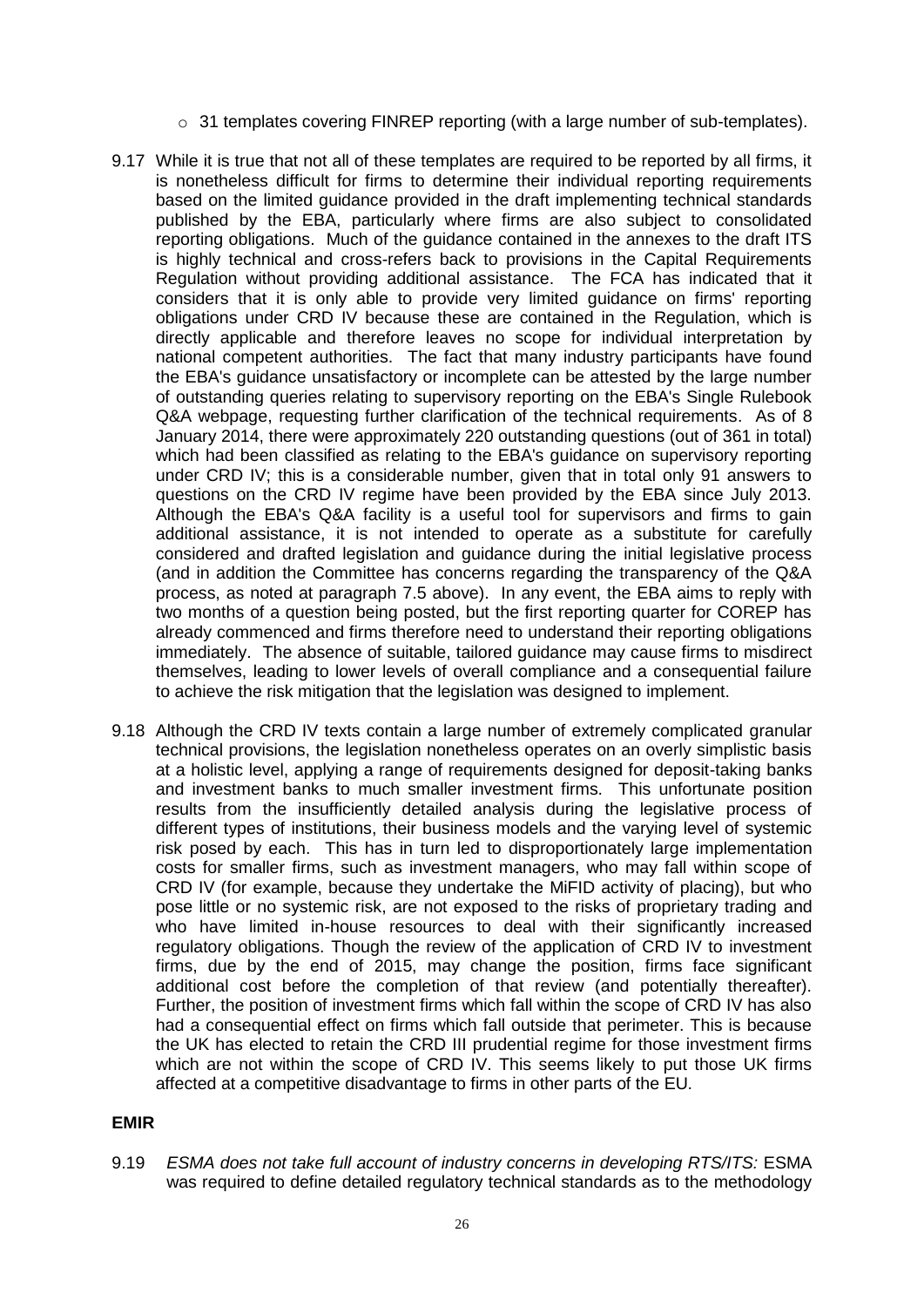adopted by CCPs in calculating margins. The majority of respondents to ESMA's consultation paper on these were strongly critical of the approach adopted by ESMA and the distinction it had made between OTC derivatives and other financial instruments. This approach had broadly involved an assumption that OTC derivatives are inherently riskier instruments than others and should therefore be subject to more stringent criteria (which would in turn result in higher margin requirements). While ESMA acknowledged that some OTC derivatives can be more liquid than some thinly-traded on-exchange derivatives and also appeared to recognise that it would be wrong for a CCP to be forced to make a distinction between two products that essentially shared the same risk profile based purely on the fact that they were traded on different venues, its final regulatory technical standards ("**RTS**") only partially addressed respondents' concerns. Indeed, those RTS maintained the fundamental distinction between OTC derivatives and other financial instruments (including exchange-traded derivatives) for the purposes of calculating margin and only allowed a flexibility to the extent that the CCP would be able to "demonstrate to its competent authority" that it would be more appropriate to use more flexible criteria. The fact that the CCP has the "burden of proof" if it wishes to adopt the more flexible criteria means that many CCPs may be disincentivised from adopting anything other than the default margin calculation criteria in the RTS, meaning that an OTC derivative traded on, e.g. an MTF will be subject to higher margin requirements than an on-exchange derivative which essentially shares the same risk characteristics.

- 9.20 *Commission ignores ESMA recommendations*: The Commission recently declined ESMA's recommendation that the reporting start date for exchange traded derivatives be postponed until 1 January 2015. ESMA, with an eye on the practical difficulties of implementation, argued that this would be desirable in order to allow time for guidelines and recommendations to be developed and to avoid the risk that there would be a lack of harmonisation to the reporting of such derivatives. The Commission ignored ESMA's recommendations in this regard and did not consider that a delay was justified. Although ESMA had been overruled and was unable to change things, it was clearly piqued. In writing back to confirm that it would be working towards a single reporting date, it nevertheless felt the need to fire back: "After analysing carefully your reasons for the intended rejection, we still consider that the definition of the reporting rules for exchange traded derivatives requires considerable technical guidance and adaptation that would benefit from a delay of the start reporting date". Due to delays in the legislative process, there will no longer be any "phasing in" of reporting requirements across different asset classes as originally proposed (and as *previously endorsed by ESMA, the Commission, Parliament and the Council*), nor any distinction made between OTC and exchange-traded derivatives. Instead, reporting of **all** exchange-traded and OTC derivatives across all five asset classes will become live on 12 February 2014 in respect of all new trades entered into from that date – and also in respect of all trades outstanding on that date which were entered into on or after 16 August 2012. The interests of achieving a political goal have outweighed the likely adverse impact, in terms of cost and operational risk, that will be imposed on the industry early this year in having to report new and historic trades across all asset classes.
- 9.21 *Inconsistent guidance from EU institutions*: Another area of concern to the industry and to legal practitioners is the fact that once Level 1 and Level 2 legislation has been made, guidance by way of FAQs/Q&As can be issued by both the Commission and ESMA. This gives rise to the risk of inconsistencies in the interpretation of the legislation. In the context of EMIR, both the Commission and ESMA have published FAQs/Q&As: the Commission's FAQs were most recently revised on 18 December 2013 while ESMA's Q&As were most recently updated on 20 December 2013. While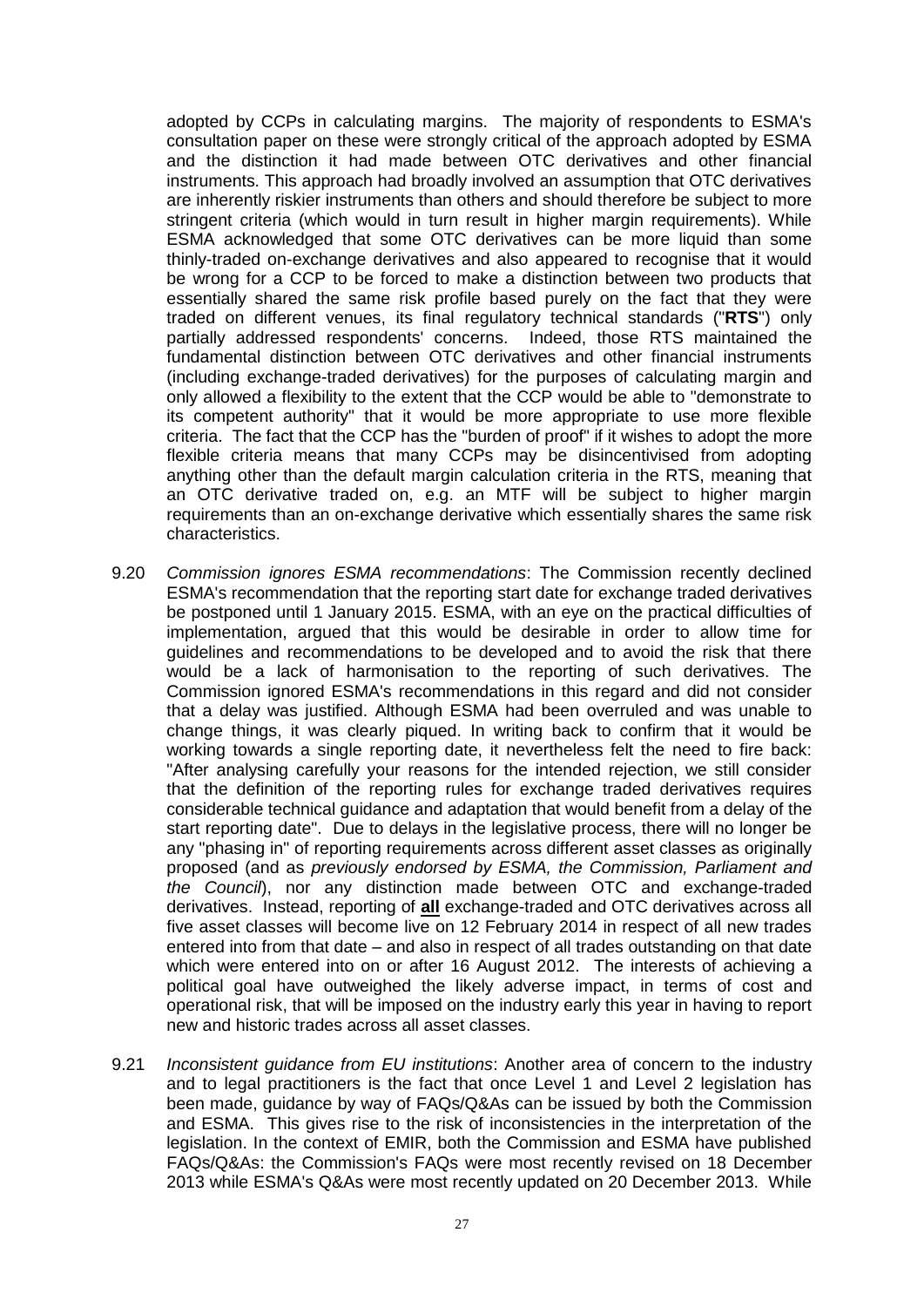there has not been a major conflict between the two sets of Q&As to date, ESMA has also published (as required by the legislation) draft RTS in a number of areas, most recently in relation to "contracts having a direct, substantial and foreseeable effect within the Union and the non-evasion provisions of EMIR" (Final Report published 15 November 2013) – i.e. in broad terms, the criteria which will determine the applicability of EMIR to counterparties established in third countries which would be financial counterparties if they were established in the European Union (such as banks and investment banks) and which enter into OTC derivatives contracts through their branches in the European Union. It is imperative that poorly drafted answers to FAQs do not undermine the Level 2 technical standards. ESMA's draft RTS (which are yet to be adopted by the Commission) set out some relatively objective and pragmatic criteria to determine when EMIR will and will not apply to trading of derivatives through EU branches of institutions established outside the EEA. The Commission's revised set of FAQs on EMIR included an unhelpful – and arguably incorrect – analysis of the meaning of "undertaking" in the definition of "non-financial counterparty" for the purposes of EMIR. The guidance implies that the term "undertaking" includes entities, regardless of their legal status, performing economic activities in the market and that "establishment" involves the actual pursuit of an economic activity through a fixed establishment in (another) Member State for an indefinite period of time. Although this may not have been the Commission's intention, reading the term "non-financial counterparty" so broadly could catch derivatives trading by any branch of a non-EU institution; there is no express carve out to give certainty in this regard. If this analysis were to be sustained by the Commission, it would lead to the conclusion that derivatives trading by an EU branch of a non-EEA institution would constitute trading by a non-financial counterparty (in all likelihood above the clearing threshold) meaning that many of EMIR's requirements would apply. This would ride roughshod over the intended regulatory structure of EMIR, which distinguishes between financial counterparties and nonfinancial counterparties "established" in the Union on the one hand, and third country entities not established in the Union on the other (and in respect of which, generally, EMIR only applies if, when trading with another non-EU counterparty, the "direct, substantial and foreseeable effect" criteria are satisfied). It would mean that an EU branch of a third country institution would be caught by EMIR (as a non-financial counterparty) despite the fact that contracts it enters into would not have a direct, substantial and foreseeable effect within the Union in accordance with the (currently draft) regulatory technical standards. While, as stated before, this is not necessarily the Commission's intention, it is illustrative of how the issuance of guidance by way of FAQs (a process which is not subject to consultation, accountability or the rigours of legislative scrutiny) may not actually clarify matters and can actually undermine the legislation as drafted. At the very least, it certainly betrays a lack of "joined up" thinking between the EU institutions.

If you would find it helpful to discuss any of these comments then we would be happy to do so. Please contact me in the first instance by telephone on +44 (0) 20 7295 3233 or by email at margaret.chamberlain@traverssmith.com.

Yours faithfully<br>pp. Launen Causon

**Margaret Chamberlain** *Chair, CLLS Regulatory Law Committee*

#### © CITY OF LONDON LAW SOCIETY 2014

All rights reserved. This paper has been prepared as part of a consultation process. Its contents should not be taken as legal advice in relation to a particular situation or transaction.